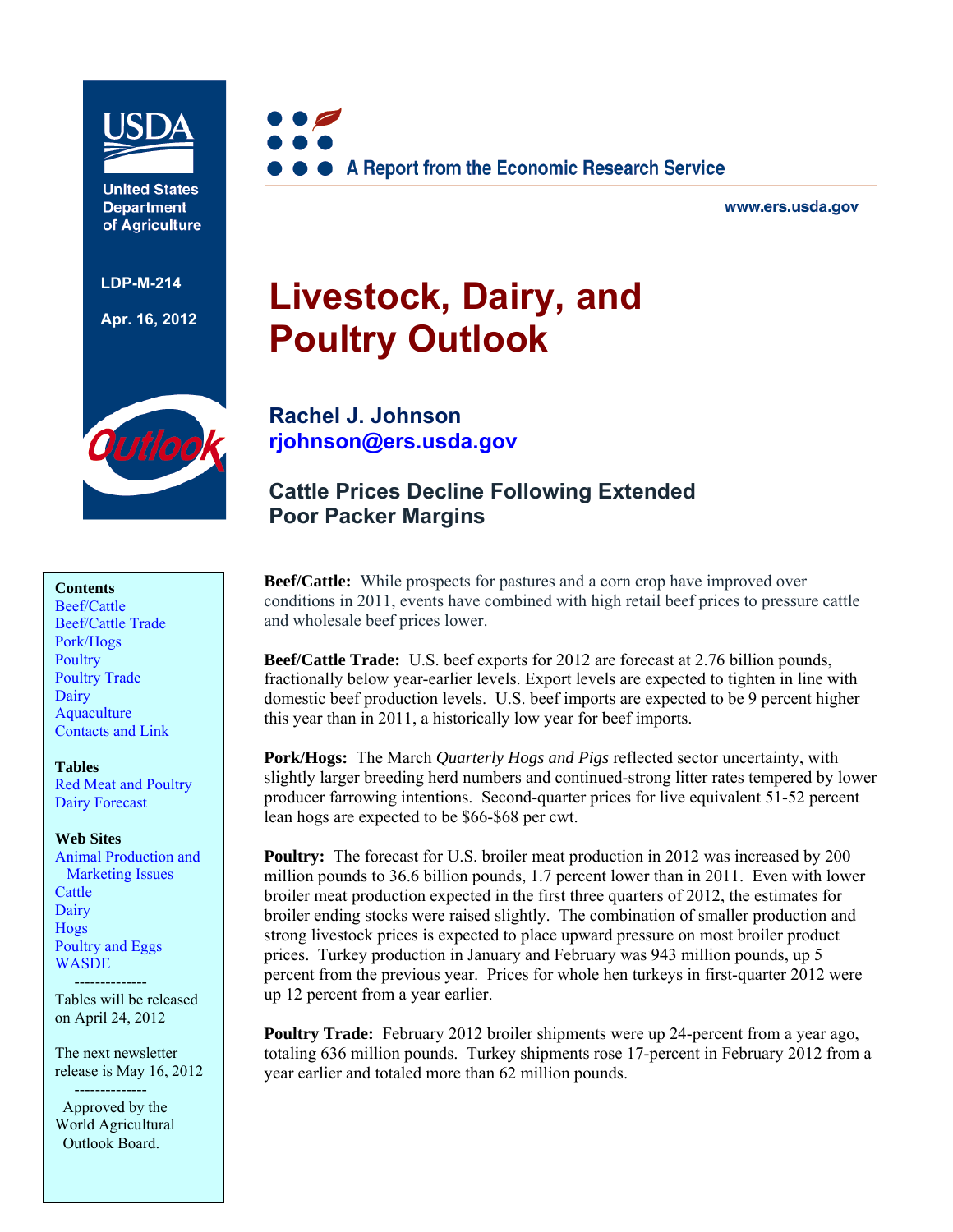**Dairy:** Cow numbers and yield per cow continue above expectations despite poor producer returns. The higher production results in further price reductions for cheese, butter, and nonfat dry milk. Whey prices, which had been rising, are beginning to soften. As a result, milk prices are forecast lower.

**Aquaculture:** Imports of shrimp, Atlantic salmon and tilapia totaled \$7.513 billion in 2011, up 14 percent from the previous year. While a weak U.S. economy has had a dampening effect on imports of some seafood products, a generally weaker dollar has caused unit values for these products to increase over the last several years. Imports of these three species are the focus of this article because they are species where a high percentage of shipments to the United States are from aquaculture-based production.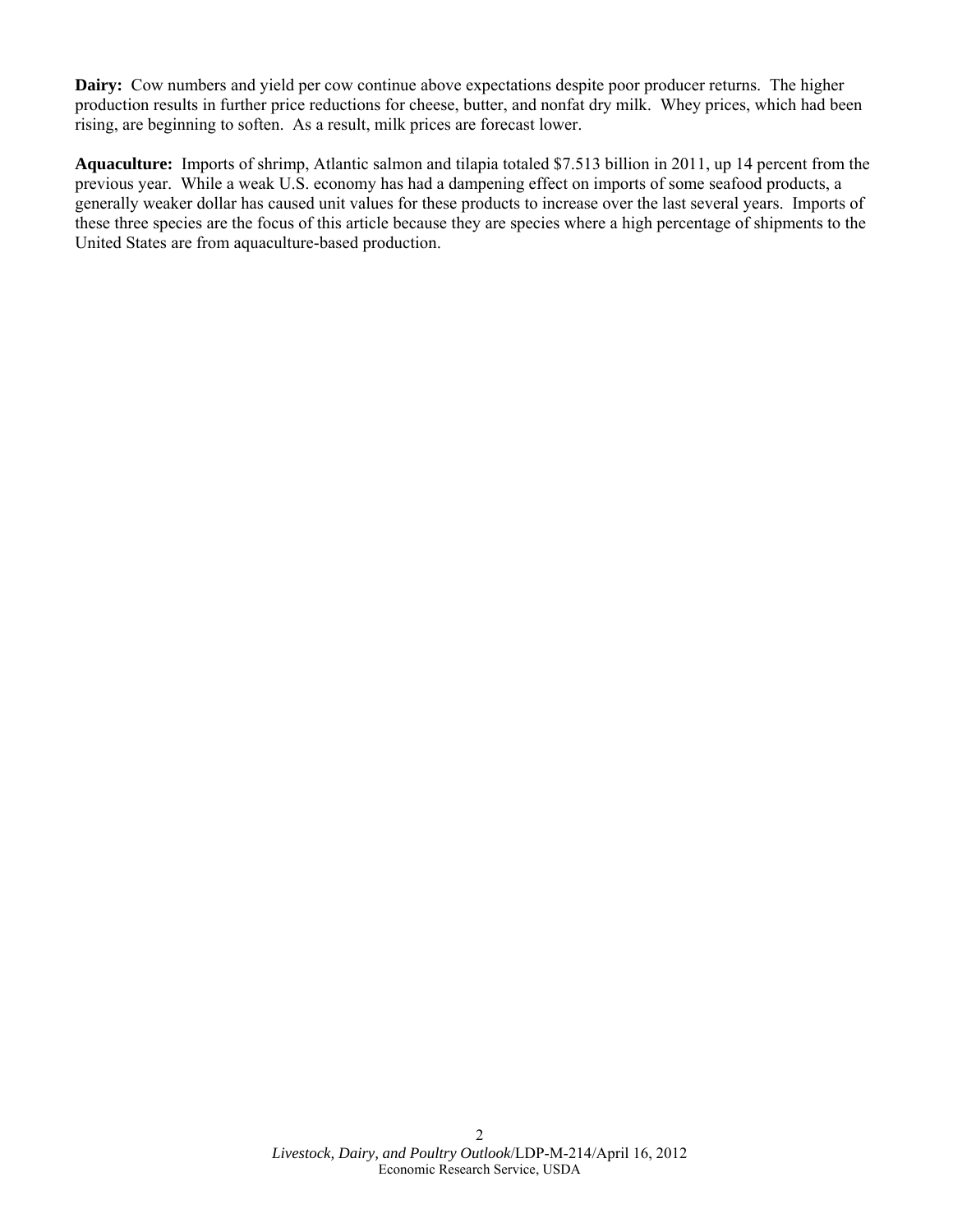# <span id="page-2-0"></span>*Cattle Prices Decline Following Poor Packer Margins*

The 95.9 million acres expected to be planted in corn in 2012 should alleviate some of the pressures on cattle feeders' profit margins, but likely not until the new crop is harvested. Drought conditions in the Southern Plains and Southwestern United States appear to be moderating as La Niña transitions into a more normal weather pattern, and—along with expectations for more normal yields—prospects for pasture availability in 2012 are improving.

However, there is anecdotal evidence that Southern and Southwestern cattlemen are hedging their bets by buying stockers rather than cows to graze this summer. This strategy could also serve to reduce grazing pressure on drought-damaged pastures, allowing pasture plants a chance to recover from 2011 drought effects. By restocking with stockers rather than cows, cattlemen are effectively delaying the rebuilding of national cow inventories compared with the timing originally anticipated. The heavy rate of cow slaughter observed during the first quarter of 2012 will also affect the calf crop in 2012, likely to be down slightly as a result, and could also adversely affect the January 1, 2013, total cow inventory, which combined with the relatively low increase in heifers expected to calve in 2012 could also be down slightly from the already low inventories. Further, a smaller calf crop in 2012 would likely result in fewer feeder cattle available for placement on feed in 2013 and potentially lower beef production in 2013 and early 2014. This will be exacerbated to the extent that producers keep heifers from the 2012 calf crop for herd replacements or herd rebuilding.

The direction Choice and Select cutout values will take in the near term is uncertain and will partially depend on the extent of the impact on the whole beef sector of current negative consumer responses to lean finely-textured beef (LFTB). According to industry and analysts' estimates, LFTB contributed 3 to 6 percent of total lean beef supplies. If producers of ground beef products move away from using LFTB, they will need to find alternative lean beef sources or other substitutes to replace it in final products. With cow inventories at low levels, cow slaughter—a primary source of lean beef for ground products—is expected to decline and likely lead to higher cow prices and prices for lean processing beef. However, higher cow prices could provide incentive to slaughter cows rather than keeping them for breeding, which will lead to a short-term increase in lean beef supplies at the expense of rebuilding the herd and increasing beef supplies in a longer 2-3-year time horizon.

If demand for lean processing beef strengthens, prices for imported beef—the primary alternative source for lean processing beef—may also increase because of general low worldwide supplies of beef available for export. In addition to generally weaker wholesale beef prices, prices for 50-percent lean trim have declined sharply, in large part because the reduced production of LFTB lessened the need for those portions of 50-percent trim used to produce LFTB and to blend with LFTB to produce ground products. As a result, prices for 50-percent trim have declined by 50 percent from March 1 through April 9, 2012 (5-day moving averages, *Daily National Carlot Meat Report*).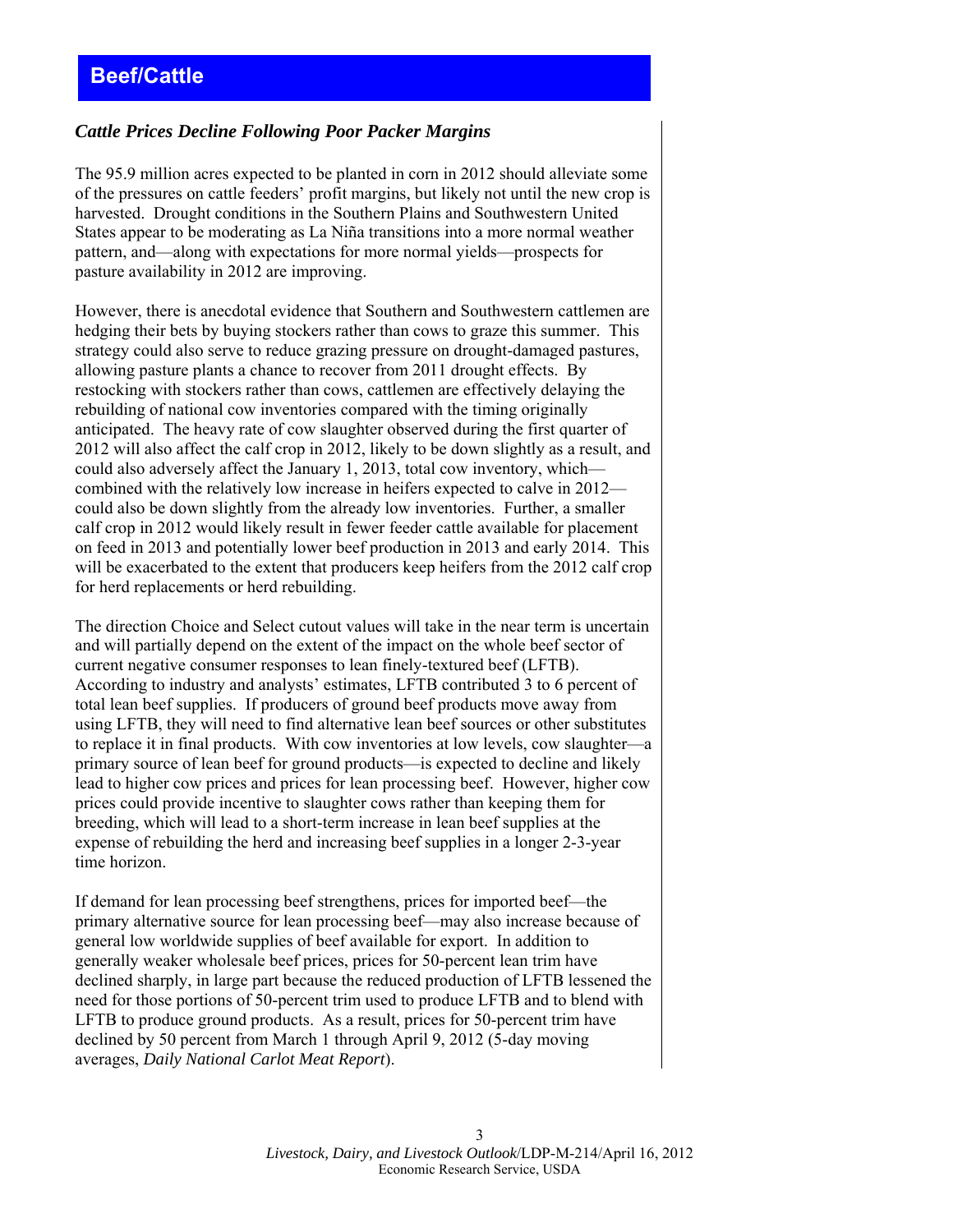Current retail prices for beef and beef products have met with consumer resistance. While high in relative terms, retail prices are not providing margins down the chain that support the cattle feeding and packer sectors. With packers caught in an intense squeeze between the cost of fed cattle and wholesale cutout values, either cutout values will have to increase—pressuring retailer margins or resulting in higher retail beef prices, and counter to recent price movements—or fed cattle prices will have to remain relatively weak compared with the past quarter. Lower fed cattle prices will continue to squeeze cattle feeders' profit margins.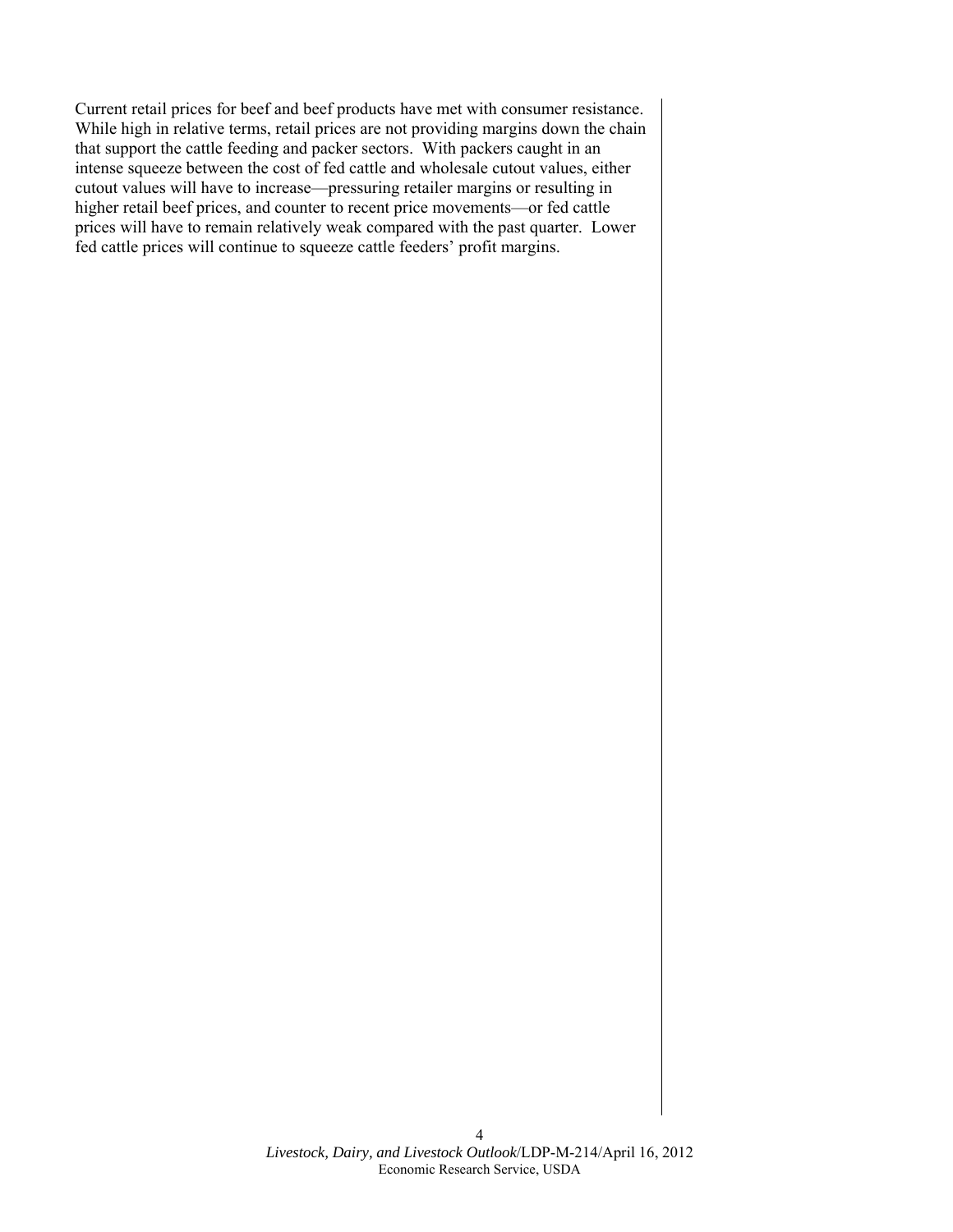# <span id="page-4-0"></span>*U.S. Beef Exports 2 Percent Lower in 2012*

U.S. beef exports for 2012 are forecast at 2.7 billion pounds, a 2-percent decline from year-earlier levels. Most of this decline is expected to occur in the second half of the year. Domestic beef production will tighten further in the second half, down 5 and 9 percent year-over-year in the third and fourth quarters, respectively. First- and second-quarter export levels are forecast at 660 and 720 million pounds, respectively, a 4- and 3-percent increase year-over-year. Export levels in the third and fourth quarters are forecast at 700 and 645 million pounds, marking a 9-percent and a 6-percent decline.

## *U.S. Beef Imports 19 Percent Higher in 2012*

Imports of beef by the United States for 2012 are forecast at 2.5 billion pounds; this would be 19 percent higher than the import level in 2011, a record low for the past two decades. Imports from Oceania are expected to strengthen as the year progresses and as more product is available for export from herd rebuilding efforts—particularly those in Australia— over the past year. Imports of processed beef from Brazil are expected to steadily increase as the year progresses. In addition, recent efforts in Mexico to increase TIF processing capacity (i.e., federally inspected slaughter plants that meet standards similar to those in the United States), to implement more grain feeding of cattle, and to increase the country's export competitiveness are resulting in a greater supply of beef available to the U.S. import market. U.S. import levels for the first quarter of 2012 are forecast at 600 million pounds, a 30-percent increase year-over-year. Growth of 12, 15, and 22 percent is forecast for the remaining three quarters of 2012.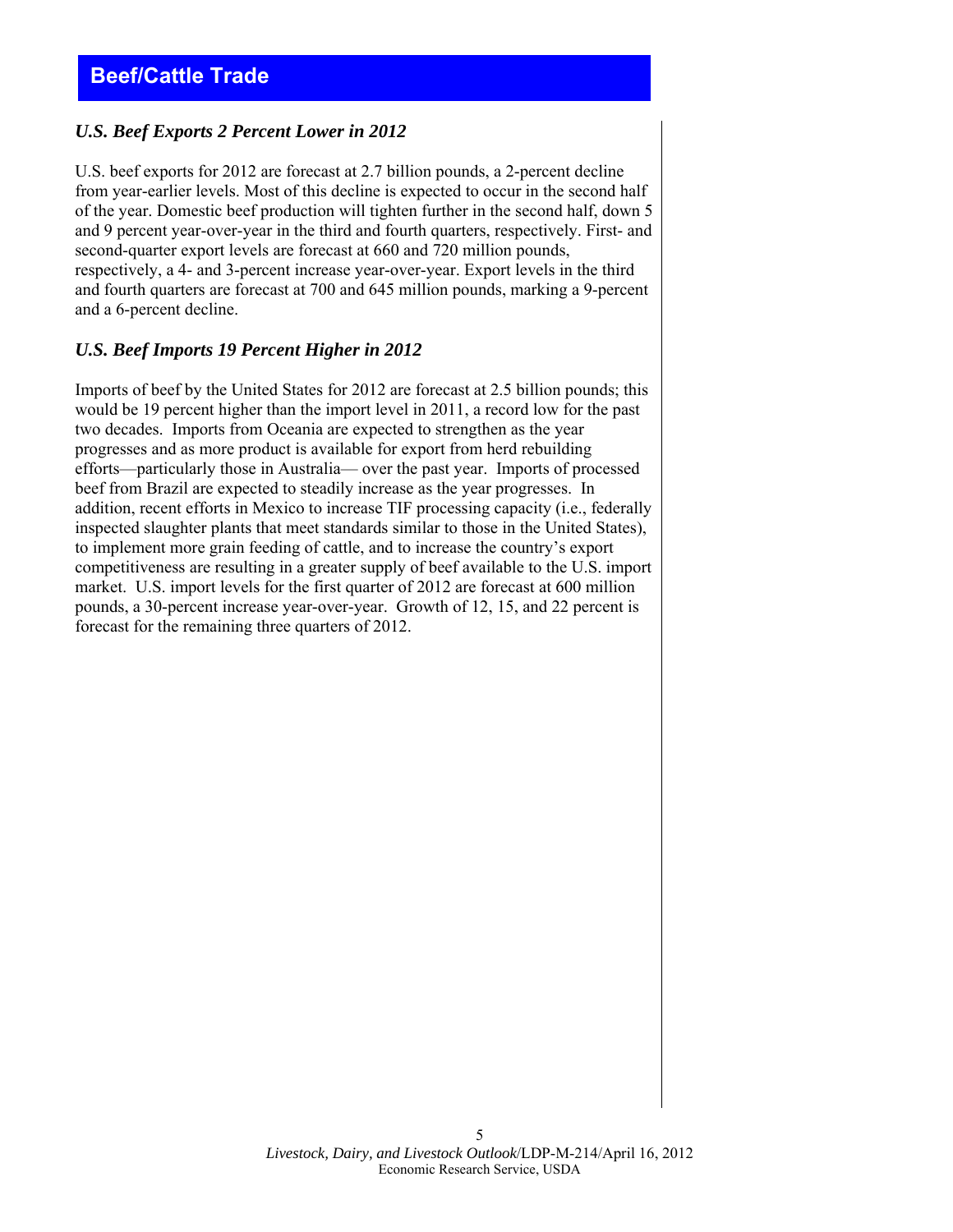# <span id="page-5-0"></span>**Pork/Hogs**

### *Quarterly Hogs and Pigs Report Shows Increases in Breeding Inventory and Litter Rates, but Lower Farrowing Intentions*

The *Quarterly Hogs and Pigs Report* released by USDA on March 30th showed increases in both the breeding inventory, and the December-February 2012 litter rate, but slightly lower farrowing intentions for the second and third quarters of 2012, suggesting continued cautious sector optimism. The report clocked the March 1 inventory of breeding animals at 5.82 million head, 0.55 percent greater than a year earlier, the fifth consecutive quarterly increase since March 2011. The modest size of the increase may suggest the extent to which expansion optimism in the sector continues to be tempered by risks surrounding feed costs and prices.

The report also showed that breeding herd productivity continues to climb. The litter rate for the December-February quarter was measured at 9.97 pigs-per-litter, an increase of 1.73 percent over the same period a year ago. Although a bit smaller than the 2011-2010 increase (1.98 percent), the steady string of consecutive litter rate increases since 2003 (see figure below) suggest that producer adoption of innovations in genetics and nutrition, together with enhanced management skills in animal care, can boost hog sector productivity.

Producers' negative farrowing intentions for March-May (-0.93 percent) and for June-August (-1.61 percent) are likely another indication of the degree of uncertainty that currently characterizes the U.S. pork sector. Although the Hogs and Pigs producer surveys were made before release of *USDA's Prospective Planting Report*—with prospects for lower 2012-2013 feed costs—considerable feed cost uncertainty remains. Also, with monthly cold stocks of pork through February averaging higher than a year ago, foreign demand for U.S. pork is a focus in 2012, particularly for a sector that in 2011 exported almost 23 percent of total U.S. commercial production. It is notable, however, that projected slightly lower March-May and June-August farrowings, if realized, are likely to be more than offset by continued gains in litter rates.

Based on the information provided by the March *Quarterly Hogs and Pigs Report*—with slightly higher Dec.-Feb. farrowings than were indicated by the second intentions reported in December and unchanged, lower second intentions for March-May 2012—USDA is forecasting a 2.1 percent increase in commercial pork production for the second half of 2012. Part of this change in expected production is premised on assumptions of the higher second-half dressed weights that forecast lower feed costs will likely bring about. Total commercial pork production for 2012 is expected to be 23.3 billion pounds, an increase of 2.2 percent above 2011. Second-quarter average prices for live equivalent 51-52 percent lean hogs are expected to be \$66-\$68 per cwt, 2.6 percent below the same period last year. For 2012, prices are expected to average \$62-\$65 per cwt, 3.3 percent below 2011.

### *February Exports to China Continue To Slow*

U.S. pork exports were 455 million pounds in February, 17.5 percent larger than a year ago. In February, the three largest foreign destinations for U.S. pork were Japan (-0.24 percent), Mexico (+25.4 percent), and China (+128.4 percent). Shipments to China in February were almost 35 percent lower than last month,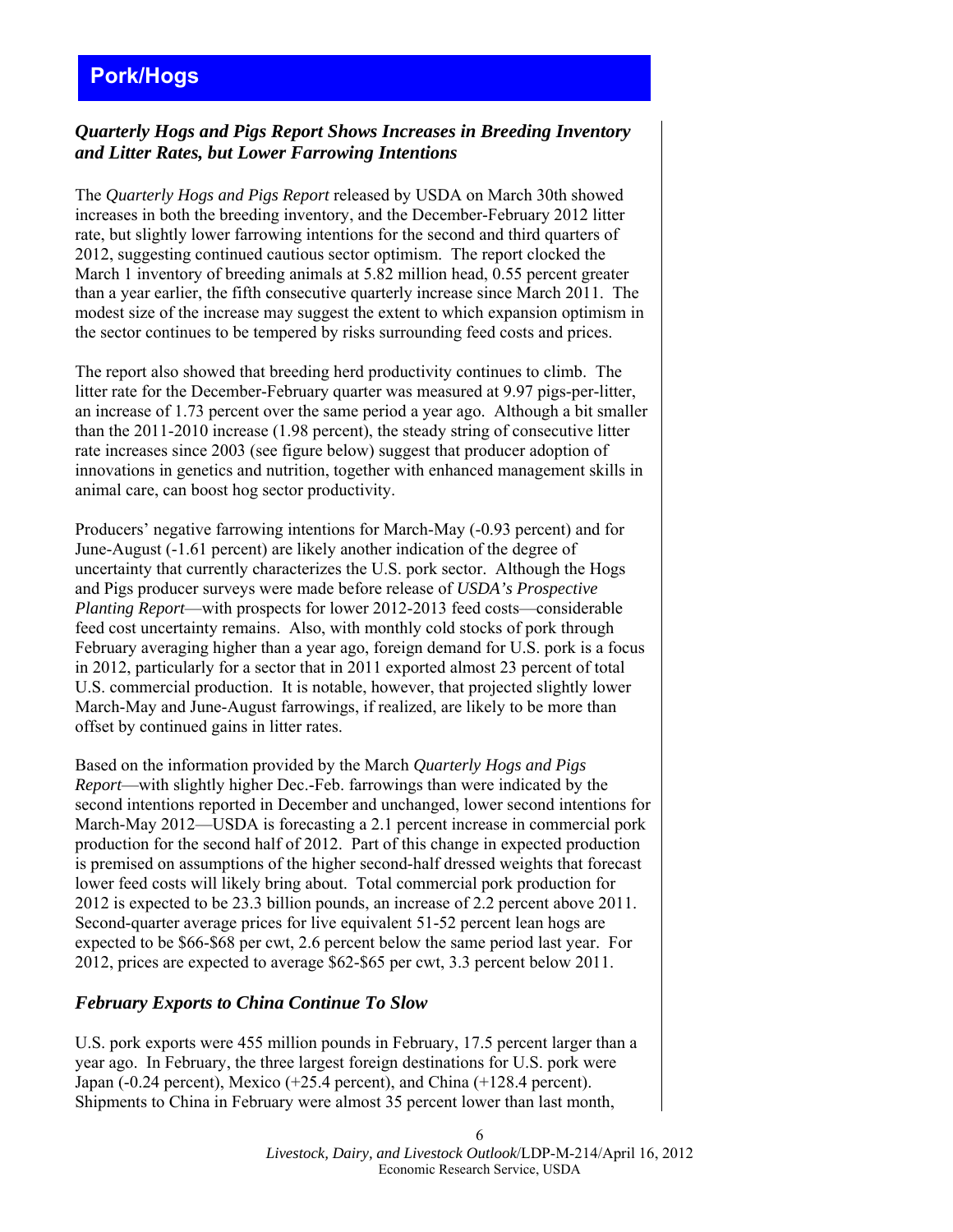likely representing the gradual filling of Chinese orders placed late last year. Robust February exports to Mexico likely reflect an improving Mexican macroeconomy. As a consequence of strong first-quarter export demand, USDA raised its first-quarter 2012 forecast to 1.325 billion pounds, an increase of 6.3 percent over the same period last year. Export forecasts for the second half of 2012 were also raised on expectations that U.S. pork prices, reflecting seasonally strong pork supplies, will draw foreign buying interest. For 2012, U.S. pork exports are expected to be 5.3 billion pounds, 2 percent larger than exports last year.

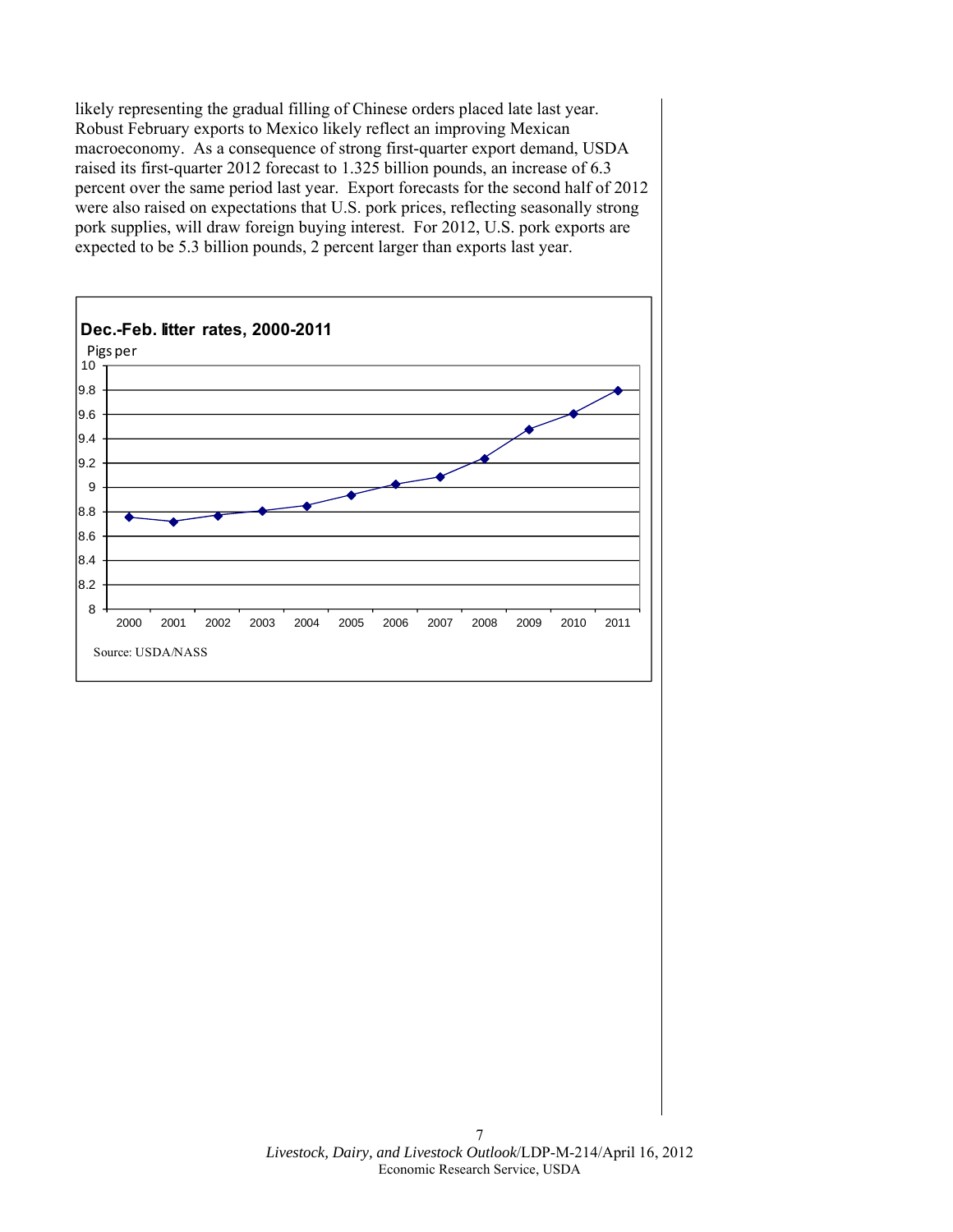## <span id="page-7-0"></span>*First Quarter Broiler Production Revised Upward*

The forecast for first-quarter 2012 broiler meat production was revised upward by 200 million pounds to 9.1 billion pounds, still 2.6 percent lower than in first-quarter 2011. The revision was chiefly due to a higher than expected number of birds slaughtered in both January and February. Broiler meat production in January was down only 1.1 percent, although broiler hatchery data had pointed toward a greater reduction. In February, broiler meat production was 2.95 billion pounds, up 3.6 percent from the previous year. Part of the increase in February was due to an additional slaughter day because of the Leap year. During the first 2 months of 2012, the total number of broilers slaughtered was 1.83 billion, up 0.7 percent from the same period in 2011. In addition, the average liveweight at slaughter has been 5.83 pound, also a small increase (0.4 percent) from the previous year. Preliminary estimates point toward a rather strong decline in broiler meat production in March. The number of birds slaughtered is expected to be lower, and the fact that March 2012 has 1 less slaughter day than the previous year will also reduce production. The production estimate for second-quarter 2012 was increased slightly to 9.1 billion pounds, 50 million pounds higher than the previous estimate. The estimates for the third and fourth quarters were unchanged, and the revised forecast for 2012 production is now 36.6 billion pounds, 1.7 percent lower than in 2011.

With the strong decrease in broiler meat production during fourth-quarter 2011 and an expected decline in first-quarter 2012, broiler stock levels have fallen rapidly over the last several months. Ending first-quarter 2012 broiler stocks are expected to total 550 million pounds, down 111 million pounds (17 percent) from firstquarter 2011. At the end of February, cold storage holdings were 568 million pounds, down 17 percent from the previous year, and were lower for all of the broiler categories except thigh meat. Stocks of legs and wings, down 45 and 52 percent, had the largest percentage declines. Since the forecasts for broiler exports in both first- and second-quarter 2012 were lowered, the forecast for broiler stocks in the second-, third, and fourth quarter were all increased slightly.

Weekly estimates of broiler eggs in incubators and chick placements in the NASS Broiler Hatchery Report continue to point toward lower broiler meat production. Over the last 5 weeks (March 10 to April 7), the number of eggs placed in incubators averaged 198 million, 5 percent lower than during the same period the previous year. During the same 5-week period, the number of chicks placed for growout averaged 4 percent lower than in the previous year. Chicks placed for growout in late March and early April will likely be ready for slaughter in early to mid-May (based on an average growout time of 7 to 8 weeks).

In first-quarter 2012, the 12-City price for whole broilers averaged 87.2 cents per pound, up 12 percent from the previous year. Although higher than the previous year, prices for whole birds have declined seasonally in the last 2 weeks. Wholesale prices in the Northeast region in March were higher for all broiler product categories compared with the previous year. Prices for leg quarters averaged \$0.53 per pound in March, 26 percent higher. The price for boneless/skinless breast was \$1.33 per pound, up 1 percent, and the price for boneless/skinless thighs, also \$1.33 per pound, was up 15 percent over March 2011. However, the largest change was for wing prices. Wing prices rose to \$1.83 per pound in January 2012, but instead

> *Livestock, Dairy, and Livestock Outlook*/LDP-M-214/April 16, 2012 Economic Research Service, USDA

8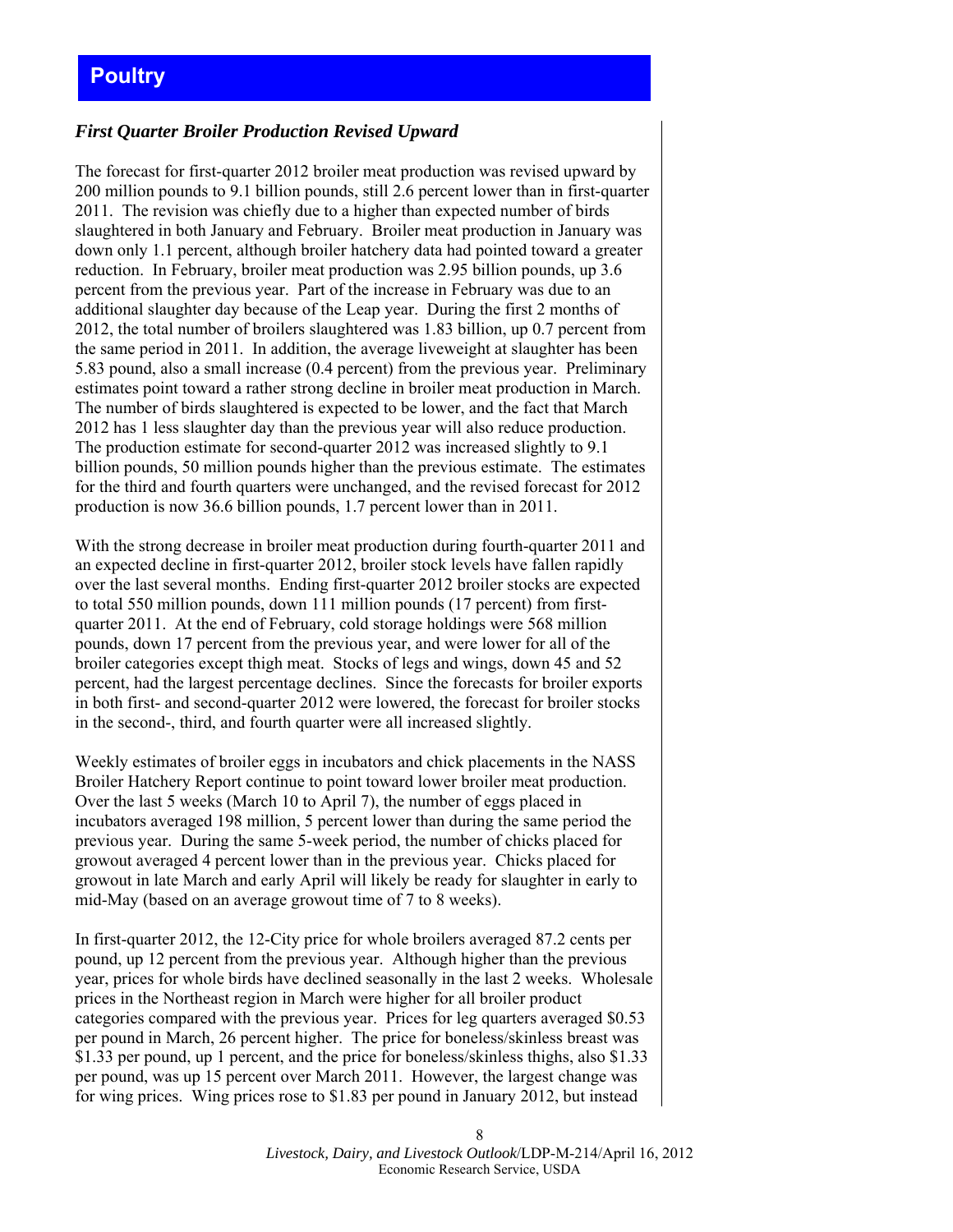of following their usual steep seasonal decline, they had declined only 2 cents per pound by March. At \$1.81 per pound, the March 2012 wing prices were 118 percent higher than the previous year. Prices for broiler products are expected to remain steady or to strengthen somewhat over the next several months. Three factors are expected to influence the price situation. First, integrators continue to have lower chick placements for growout. Second, prices for beef and pork are expected to remain strong. And third, U.S. economic conditions appear to be gradually improving.

# *Turkey Production Higher in 2012*

U.S. turkey meat production is estimated at 6.0 billion pounds in 2012, up 3.2 percent from the previous year and 60 million pounds higher than the previous forecast. The forecasts for turkey meat production in the first, second, and fourth quarters were all increased slightly. The 2012 increase in turkey meat production is expected to come chiefly from a higher number of birds slaughtered, as only a slight increase in average weights is expected. Over the first 2 months of 2012, turkey meat production totaled 943 million pounds, up 5 percent from the same period in 2011. During January and February, the number of turkeys slaughtered rose by 4.4 percent over the same period in the previous year, and average live bird weights were 30.9 pounds, 0.6 percent higher.

At the end of February 2012, cold storage holdings of turkey products totaled 350 million pounds, 21 percent higher than the previous year. On a year-over-year basis, turkey stocks were lower than the previous year throughout 2010 and the first 5 months of 2011, but have been higher in 8 of the last 9 months. At the end of February there were increases in cold storage holdings for all of the turkey stocks categories. Cold storage holdings of whole birds of 141 million pounds (40 percent of total turkey stocks) were 16 percent higher than a year earlier. Stocks of turkey legs increased the most on a percentage basis, rising to 21 million pounds, 62 percent larger than the previous year. Cold storage holdings of turkey meat are expected to remain higher than year-earlier quantities throughout 2012, even with relatively strong exports and higher domestic consumption, due to strong prices for many other competing meats.

During first-quarter 2012, prices for whole hen turkeys averaged \$1.01 per pound, 12 percent higher than in first-quarter 2011. With increases in production and higher stock levels, the gap between price levels in 2012 and 2011 is expected to narrow as the year progresses, and by fourth-quarter 2012 average prices are expected to be only slightly higher than the previous year. The average national price for frozen whole hens in March was \$1.04 per pound and the second quarter price is forecast at \$1.05 to \$1.09 per pound, nearly 6 percent higher than the previous year, while yearly prices averaging \$1.05 to \$1.10 per pound are only 5 percent more than in 2011.

## *Table Egg Production Up, Hatching Egg Production Lower in 2012*

In February, the number of hens in the table egg flock was reported at 285 million, 1 percent higher than the previous year. With this increase in hens and the additional day due to Leap Year, table egg production rose to 521 million dozen in February 2012, an increase of 3.8 percent from a year earlier. Table egg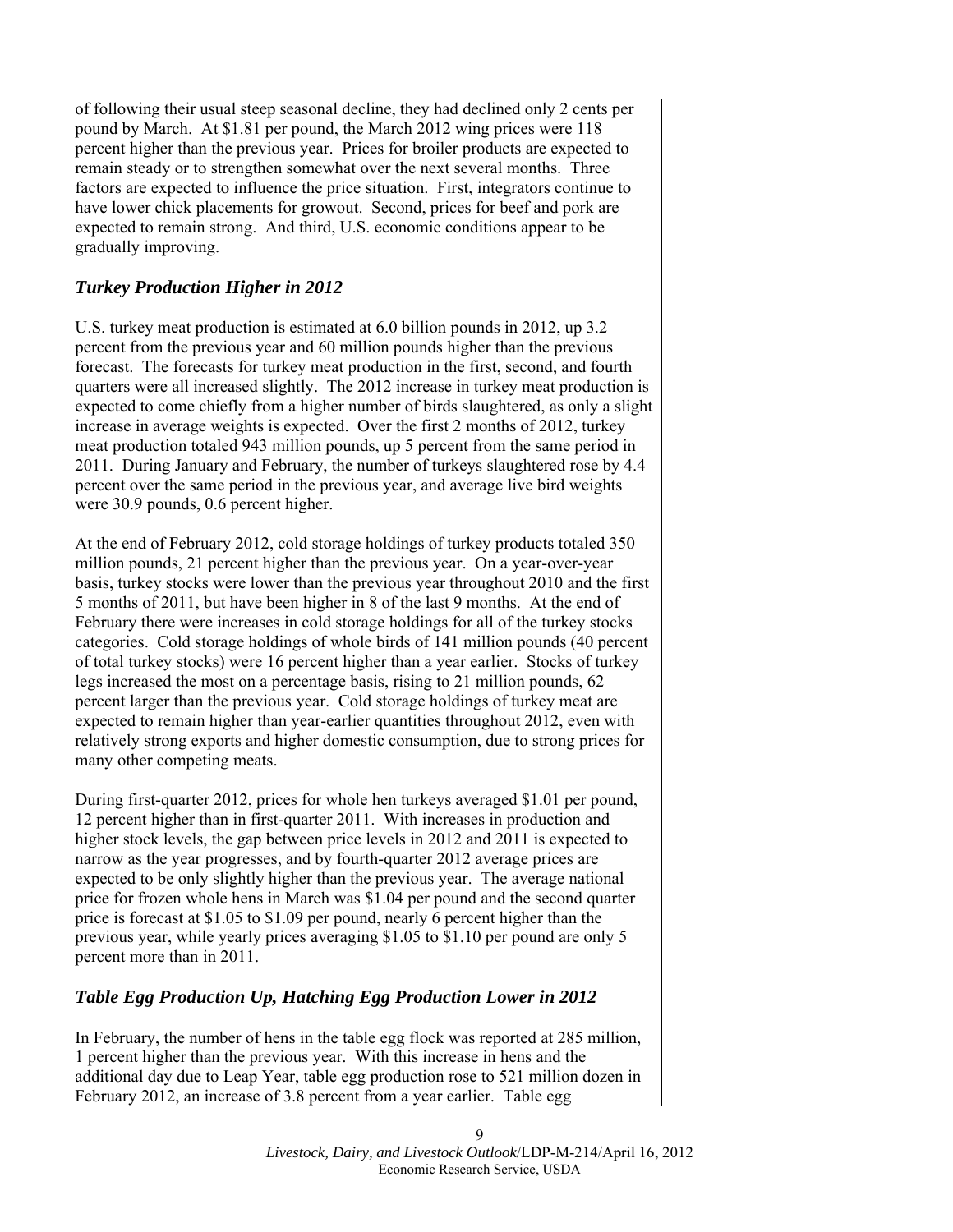production is expected to continue higher through March and is forecast at 1.65 billion dozen for the first quarter, a 0.7 percent increase from the previous year. Table egg production in 2012 is expected to be slightly higher than in 2011 through the first three quarters but then to be slightly lower than the previous year in the fourth quarter. The forecast total for the 2012, at 6.62 billion dozen, is 0.4 percent higher than in 2011.

With broiler meat production forecast lower than the previous year through the first three quarters of 2012, hatching egg production is also forecast lower (1.05 billion dozen), down 1.8 percent from the previous year. In February, the number of hens in the broiler hatching flock totaled 50.6 million, down 8.1 percent from February 2011. On a year-over-year basis, the number of hens in the broiler hatching flock has been lower for the last 13 consecutive months. However, even with the large decline in the number of hens, the number of broiler-type eggs produced in February was down only 1 percent from the previous year. This is partially due to the extra day in February 2012 (Leap Year). However, another source of the increase was that the number of eggs produced per 100 hens in the broiler hatching flock was 15 percent higher than the previous year.

## *Eggs Prices 3 Percent Higher in First-Quarter*

The wholesale price for one dozen large eggs in the New York region averaged \$1.09 in first-quarter 2012, 2.8 percent higher than in first-quarter 2011. With the Easter holiday relatively early in April this year, egg prices began to strengthen seasonally in March, but have been declining seasonally since shortly after the holiday. Weekly prices in the New York region reached approximately \$1.30 per dozen just before Easter. However, with the seasonal decline, prices in secondquarter 2012 are forecast at \$0.94-\$0.98 per dozen, down about 11 cents from the previous year as prices in second-quarter 2011 were boosted somewhat by a late Easter holiday.

## *Egg Exports Decline in February*

In February, egg and egg product exports totaled 19.8 million dozen, down 9 percent from a year earlier. Almost all the decrease can be attributed to a very sharp decline in egg shipments to Korea. Shipments to Korea were especially strong in 2011 as pork supplies were lower due to disease problems. In February exports to Korea were down 3.9 million dozen from the previous year, a decline of 92 percent. The lower shipments to Korea were almost totally due to falling exports of eggs products. The declines in egg product exports to Korea more than offset larger exports to Canada, Japan, Hong Kong, and Mexico. These countries are normally the top four markets for U.S. egg exports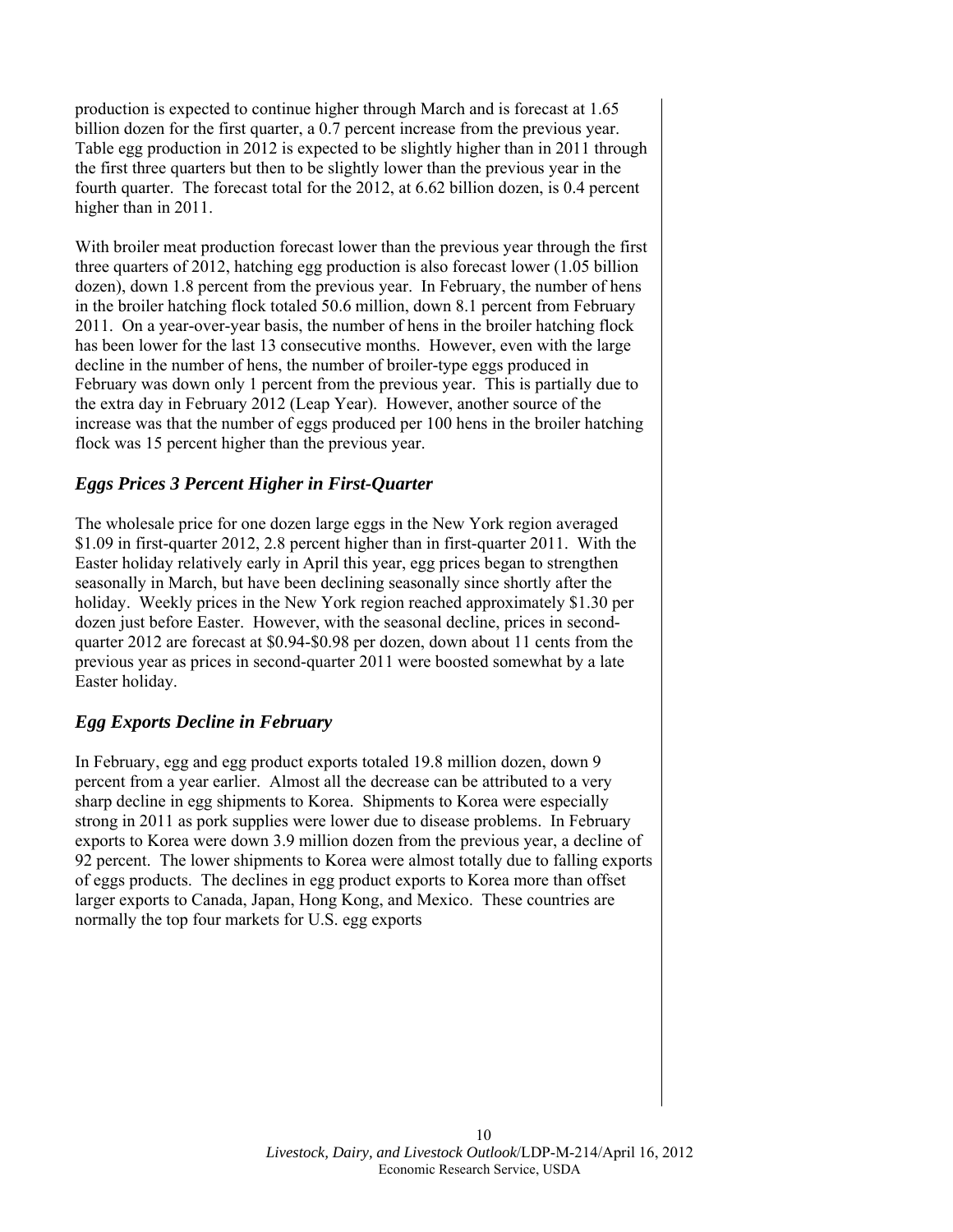# <span id="page-10-0"></span>*Broiler Shipments Were Up in February 2012*

Broiler shipments were up from 514 million pounds in February 2011 to 636 million pounds in February 2012. This 24-percent increase in broiler shipments was primarily due to strong demand for U.S. broiler meat in spite of relative high broiler leg-quarter prices. In February 2012, broiler leg-quarter prices were up 41-percent from February 2011. Although on average broiler leg-quarter prices are higher than they were a year ago, shipments to Mexico, Canada, Cuba, Russia, Angola, and United Arab Ermirates are all up from last February. Of the six markets, shipments to Mexico far exceed volumes shipped to other markets.

### *Turkey Shipments Rose in February 2012*

Turkey shipments rose in February 2012, up 17-percent from a year ago. A total of 62 million pounds of turkey meat were shipped in February 2012, almost 9 million pounds more than the volume shipped a year earlier. Mexico received 36.5 million pounds of turkey meat from the U.S., which accounted for over 59-percent of total U.S. turkey shipments in February 2012. Turkey shipments to Canada and Hong Kong also were up from a year ago. In February 2012, the U.S. shipped 2.5 million pounds of turkey meat to Canada and 2.2 million pounds to Hong Kong, a 153 percent and a 44-percent increase, respectively, from a year ago.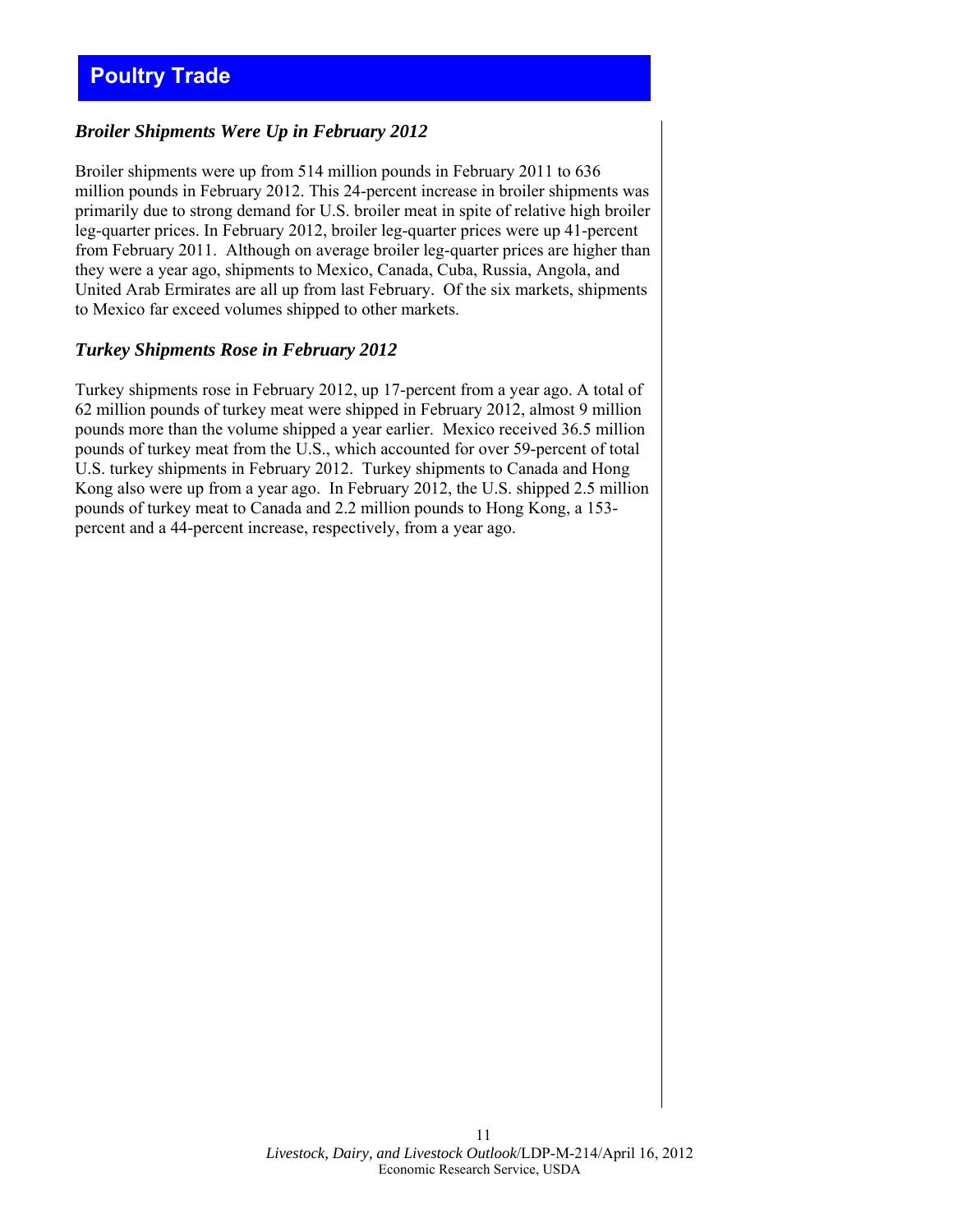# <span id="page-11-0"></span>**Dairy**

## *Milk Production Continues To Advance, Prices Continue To Fall*

February cow numbers were higher than anticipated in light of mediocre producer returns and relatively high cow slaughter during the last two quarters. Still, a reduction in herd size is expected late this year, but the decline is projected to be less than expected last month. As a result, cow numbers for 2012 were raised slightly from last month to 9,215 thousand head. Corn prices are forecast at \$6.00 to \$6.40 per bushel in 2011/12, a narrowing of the price range by 10 cents on each end. Soybean meal prices are projected higher this month at \$335 to \$355 per ton. This slightly more adverse feed outlook for producers, combined with higher cull cow prices and lower milk prices over the course of the year, is likely to lead to lower cow numbers by year-end. Production per cow was raised again in April as the February Milk Production report indicated higher milk per cow than previously expected. Ideal weather in most of the United States likely contributed to cow performance. Production per cow is likely to remain above trend this year as a result of the mild winter and the heavy slaughter that has removed marginal producers from the herd. Annual production per cow in April is forecast at 21,825 pounds for 2012. Consequently, milk production was increased to 201.1 billion pounds in the April forecast from last month's 199.7 billion-pound forecast.

Fats basis imports were unchanged from last month at 3.3 billion pounds. Cheese imports were revised lower, but the decline was offset by forecast increases in butterfat, whole milk powder, and ice cream. Imports on a skims-solids basis were increased to 5.4 billion pounds, up from 5.1 billion forecast in March. The increase is based on expected growth in casein imports. World supplies of milk proteins are expected to be higher and prices lower this year. Fats-basis exports were reduced to 8.4 billion pounds from 8.6 billion pounds. The year-to-date totals suggest that butter exports will be below earlier expectations. Exports of fluid milk and cream, largely to Mexico and Canada, will likely be lower than earlier expected. Exports on a skims-solids basis were raised to 32.8 billion pounds from 32.3 billion pounds. Year-to-date exports to Mexico and Asian countries have been stronger than earlier expected. Despite the higher early totals, exports for the year are unlikely to match last year.

Commercial ending stocks are forecast at 11.8 billion pounds on a fats basis and 12.0 billion pounds on a skims-solids basis, both up from March's projections. Larger than expected supplies of cheese and NDM were reported in storage in February, which—combined with the higher forecast milk production—is likely to lead to higher than previously forecast stocks.

Ample stocks of dairy products and higher milk production lead to a lower price forecast in April for all major dairy products. Prices forecast for cheese, butter, and NDM are below both March forecasts and 2011 average prices. The cheese price is forecast at \$1.590 to \$1.640 per pound. Butter is projected at \$1.490 to \$1.570 per pound, and NDM prices are projected at \$1.300 to \$1.340 per pound. Whey prices, which have run counter to the downward price trend for other products, are now forecast lower this month at 55.0 to 58.0 cents per pound. While the April forecast whey price is lower than in March, it is still above the 2011 average price.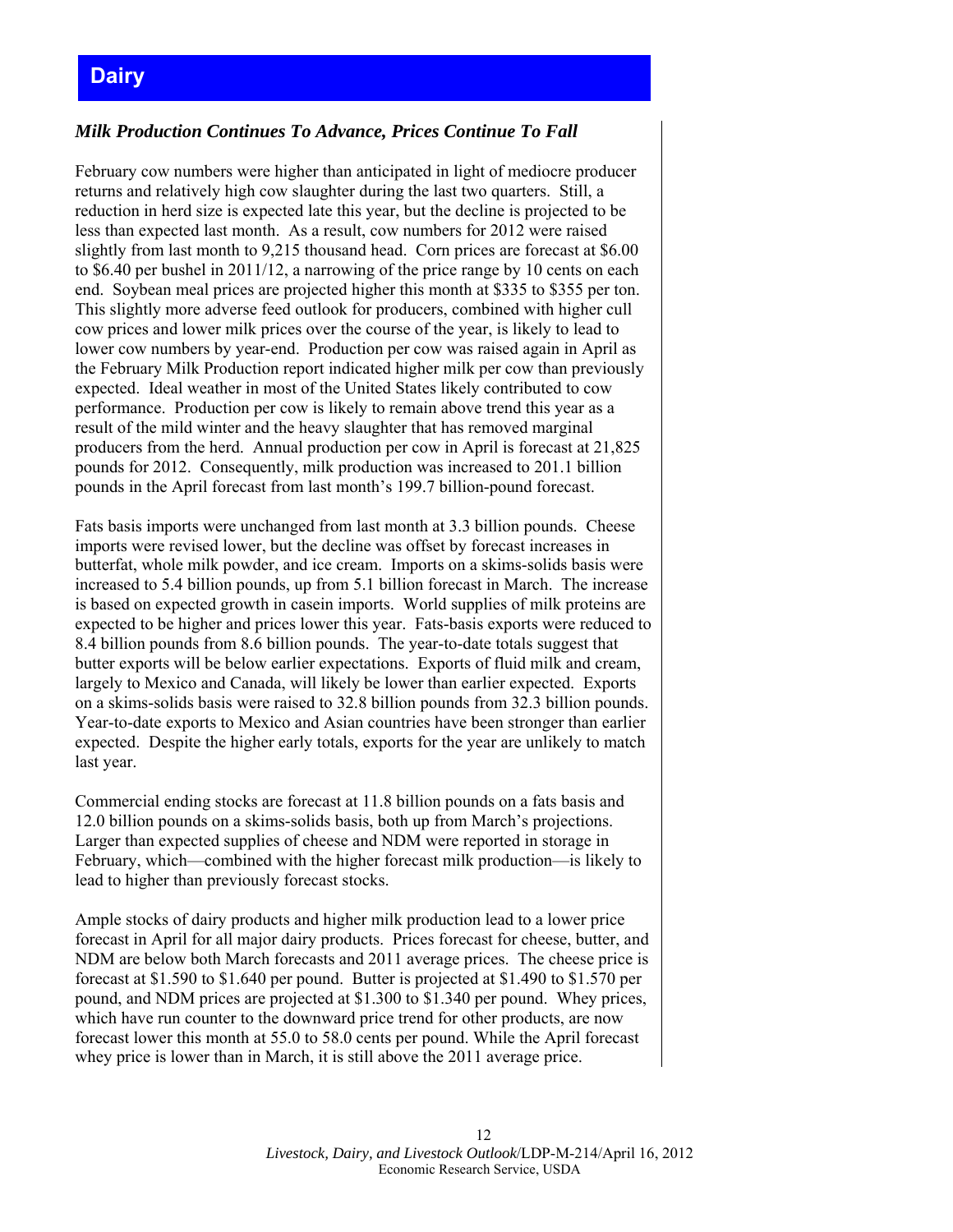Milk price forecasts were lowered this month as well. The Class III price was reduced to \$16.10 to \$16.60 per cwt, and the Class IV price was lowered to \$15.35 to \$15.95 per cwt. The all-milk price is now forecast at \$17.25 to \$17.75 per cwt.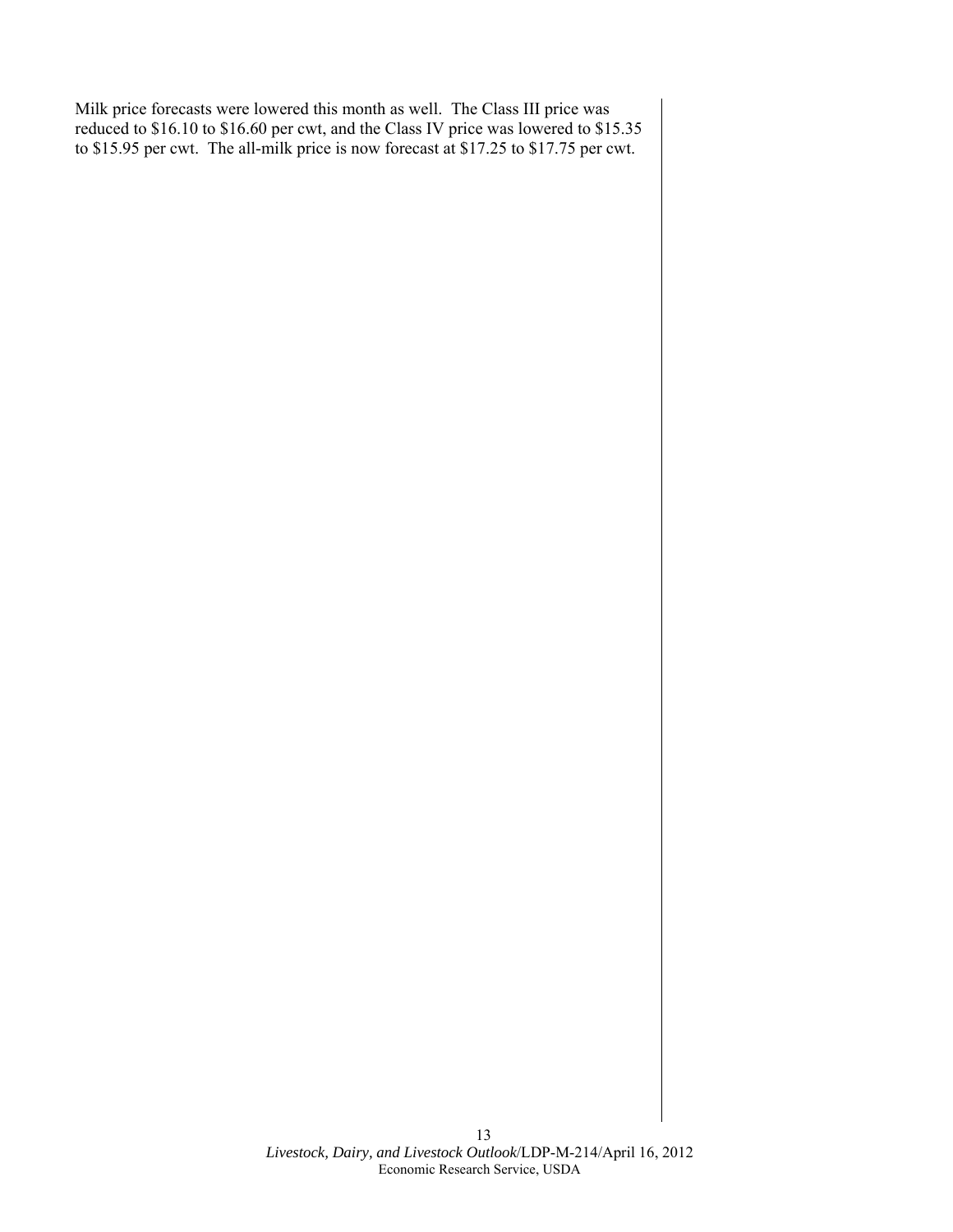### <span id="page-13-0"></span>*Growth in Seafood Imports from Aquaculture*

With continued pressure on wild harvest seafood stocks, products from aquaculture are expected to bridge the gap between the growing worldwide demand for seafood products and the limited growth potential of wild harvest resources. Over the last decade, imports of farm-raised seafood products have grown from a relatively small portion of total U.S. seafood imports to become the dominant source of certain seafood products. Much of this growth has been driven by the increasing percentage of total U.S. seafood consumed away from home. Due to this linkage to the away-from-home food market, demands for many imported seafood products are tied to the state of the U.S. economy. Other factors impacting the demands are the strength of the U.S. dollar relative to other currencies and the prices of competing protein products such as beef, pork, and poultry.

Most aquaculture imports are expected to face an expanding market in 2012. The U.S. economy is forecast to gradually strengthen during the year, and prices of some competing protein products, (beef and poultry) are forecast to be generally higher. Partially offsetting these positive factors is the forecast weakness of the U.S. dollar against a number of other currencies. However, since aquaculture products are sourced from a large number of countries, weakness of the dollar will not have a negative impact in all cases.

Imports of shrimp, Atlantic salmon, and tilapia are highlighted in this article because these three species are among the most valuable seafood imports and they are all ones where a significant portion of the imports come from aquaculture production. In 2011, the import value of these three species was approximately \$7.5 billion.

### *Tilapia Import Quantity Falls by 10 Percent in 2011*

U.S. tilapia imports declined to 425.3 million pounds in 2011, down 10 percent from the previous year. Imports had grown continuously since 1993, the first full year that tilapia imports were reported separately from other seafood products. In 1993, only 24.8 million pounds of tilapia were imported. While the import quantity of tilapia imports declined in 2011, their value was \$838 million, only 0.5 percent lower because unit values rose to \$1.97 per pound, an increase of 11 percent from a year earlier. The unit value for tilapia imports has risen for the last 3 years, even as uncertainties in the domestic U.S. economy have persisted. Tilapia imports, which were relatively small only 10 years ago, are now on par, in terms of value, with U.S. exports of fresh and frozen salmon, one of the largest export products of the U.S. fishing industry. In 2010, the National Marine Fisheries Service reported that U.S. exports of fresh and frozen salmon were valued at \$592 million.

The decline in tilapia shipments to the United States in 2011 came in all three of the import categories, but the majority of the decrease was due to falling imports of frozen tilapia fillets. Between 2001 and 2010, total imports of tilapia grew by 350 million pounds, with 90 percent of that increase coming from higher imports of frozen filleted products. However, in 2011, the quantity of frozen fillets imported fell by 12 percent. Since filleted products account for only a small percentage of a fish's total weight, the 425 million pounds of tilapia exported to the United States

> 14 *Livestock, Dairy, and Livestock Outlook*/LDP-M-214/April 16, 2012 Economic Research Service, USDA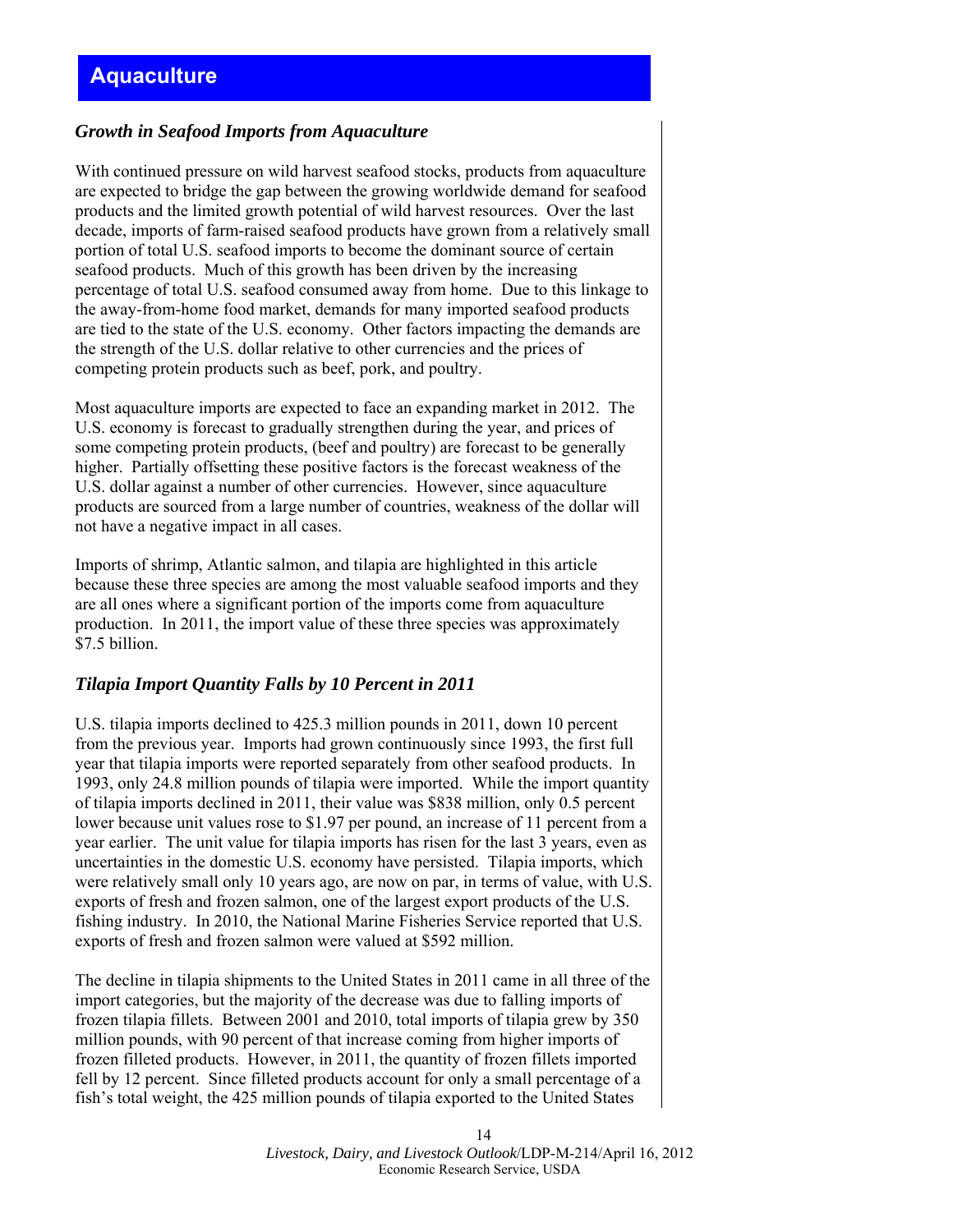

required approximately 1 billion pounds of fish on a live weight basis. Imports of frozen whole fish once were the largest import category, quantity wise, but in the last several years, frozen fillets have become by far the largest segment of tilapia imports. The declining frozen whole fish imports have coincided with rising demands in the grocery and restaurant markets for filleted products.

In 2011, imports of frozen fillets represented 69 percent of the quantity of all tilapia imports and 73 percent of the value. Since most of the frozen fillets are imported from Asian producers, this has added to the already large amount of seafood products coming from Asia, especially from China. In 2011, China supplied 75 percent of all tilapia products imported into the United States, being the largest supplier of both frozen whole tilapia and frozen tilapia fillets. Since 2000, shipments of frozen tilapia fillets from China have risen from 4 million pounds to 318 million pounds. The declining shipments from China in 2011, (down 31 million pounds) accounted for the majority of the decline in overall tilapia imports. Chinese frozen tilapia fillets averaged \$2.00 per pound in 2011, an increase of 16 percent from the previous year. In 2012, U.S. tilapia imports from China are expected to expand, especially as the demand for filleted products from grocery stores and mid–priced restaurants continues to increase.

The volume of imported fresh tilapia fillets also declined in 2011, but from a much lower level. Imports totaled 46 million pounds, down 12 percent from 2010, primarily due to smaller exports from Costa Rica. The value of the fresh fillet segment had been rising, but with the lower quantity, the value of shipments in 2011 fell to \$148 million, down \$18 million (11 percent) from 2010. As with overall tilapia imports, the average unit values have risen while quantities have fallen. In 2011, the average unit value of imported fresh tilapia fillets was \$3.24 per pound, 6 cents per pound higher than the previous year and about even with the average for 2009. Imports of fresh tilapia fillets are dominated by several countries in Central and South America. In 2011, shipments from Honduras, Costa Rica, Colombia, and Ecuador accounted for 95 percent of all imports in this category. A strengthening in the U.S. economy might benefit imports of fresh tilapia products, but producers in these countries will be faced with strong competition from both frozen tilapia fillets from Asian countries and filleted catfish products.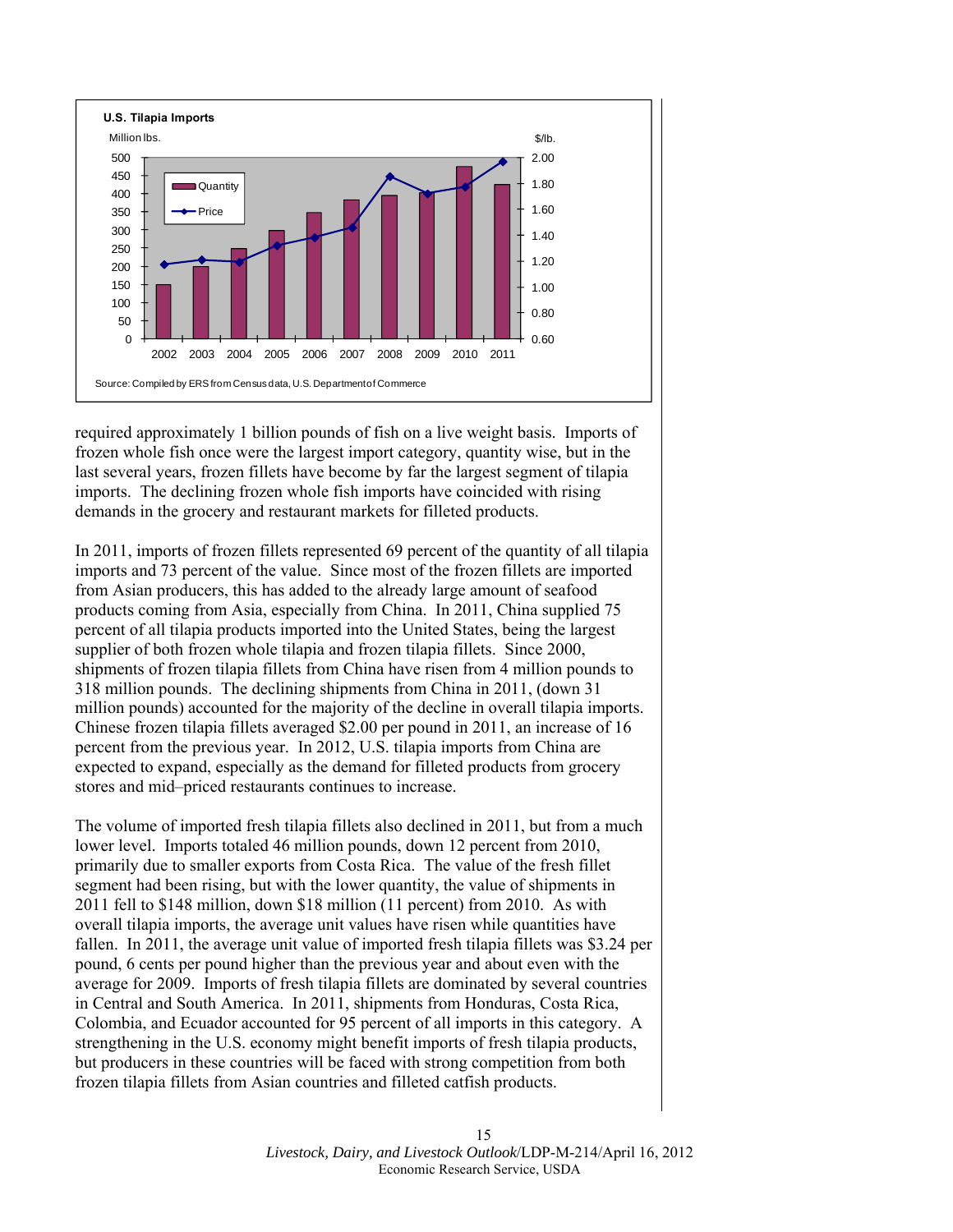In 2012, the quantity of tilapia imports is expected to expand, benefiting from a stronger U.S. economy, which in turn is expected to increase demand in the foodservice and restaurant markets. The rate of increase in tilapia imports will likely be tempered by the relative weakness of the U.S. dollar against a number of foreign currencies. The average import unit value is not expected to grow as strongly as in 2011, as competition among producers and from other fish species is expected to offset the trend for higher average prices.

### *Atlantic Salmon Imports Reach \$1.5 Billion*

The value of U.S. imports of Atlantic salmon reached \$1.52 billion in 2011, an increase of 5.7 percent from the previous year. Over the last 10 years (2001 – 2011), the value has increased by 97 percent. On a quantity basis, imports totaled 400 million pounds in 2011, a 2.7-percent increase from 2010. With a relatively high per pound price, imports of Atlantic salmon have been especially hard hit by the downturn in the U.S. economy. While they have risen by 12 percent over the last decade, imports peaked in 2007 at 450 million pounds and then declined in 2008, 2009, and 2010. With a small increase in the quantity of Atlantic salmon imported in 2011 and a relatively strong increase in the value, the average unit value for all Atlantic salmon imports was \$3.81 per pound, an increase of 2.8 percent from the 2010 average.

Imports of Atlantic salmon come from a relatively small group of countries. Almost all the production comes from aquaculture operations, with only a very small amount coming from wild harvest stocks. Canada, Chile, Norway, the Faroe Islands, and the United Kingdom combined accounted for 386.3 million pounds (97 percent) of Atlantic salmon products shipped to the United States. Canada and Chile are the two largest suppliers, accounting for just over 275 million pounds.



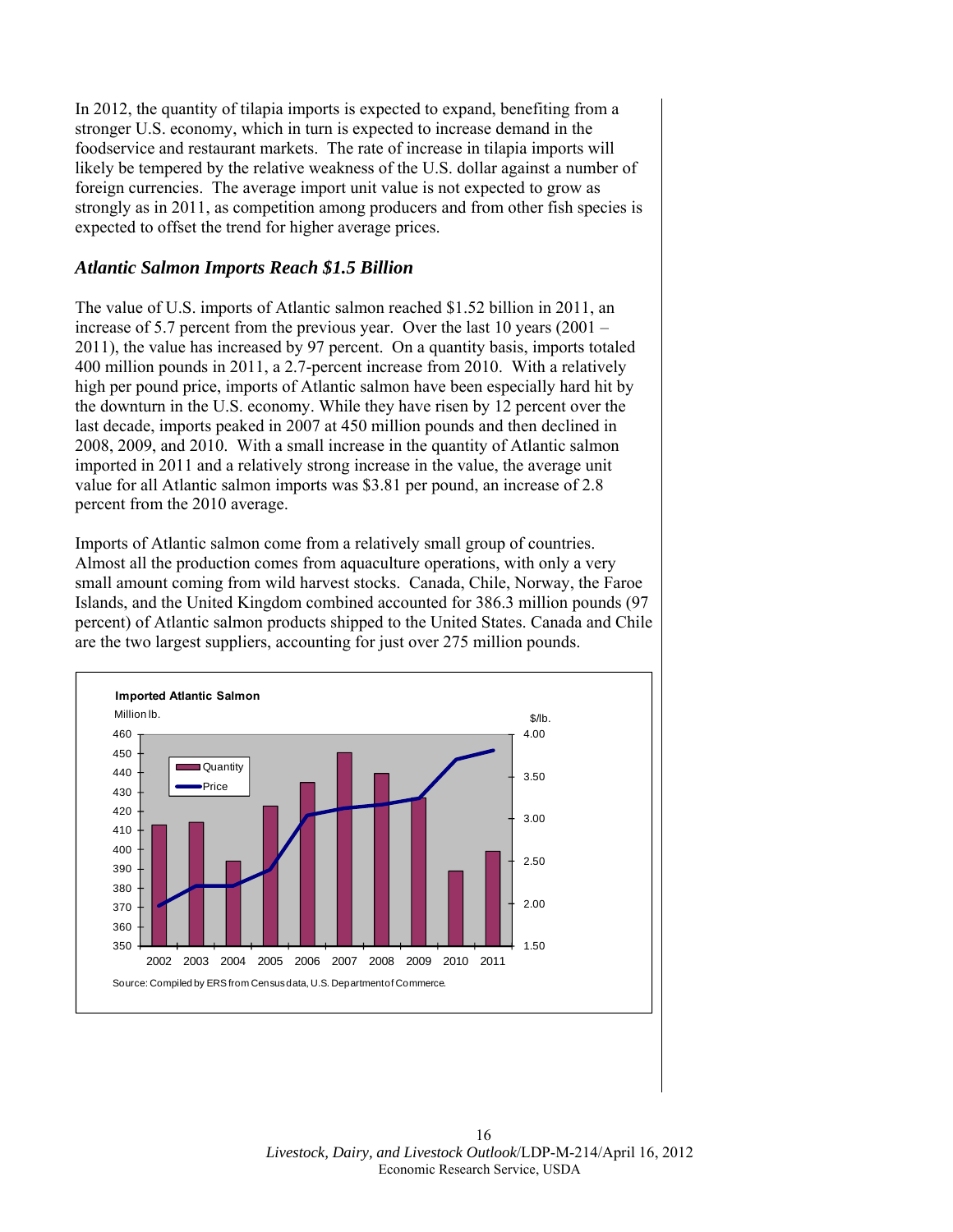Most of the gain in quantity was due to higher shipments from Chile and the Faroe Islands that offset lower shipments from Canada and Norway. After falling sharply over the previous 3 years, shipments from Chile rebounded in 2011. Salmon in Chile had declined in the last several years due primarily to disease issues. Shipments from Chile were up 96 percent to 120 million pounds in 2011, but even with this strong increase, the shipments were still less than half of what they had been in 2005. Another country that greatly increased its exports to the United States was the Faroe Islands, as shipments from there totaled 39 million pounds, 58 percent higher than in 2010.

The increase in the overall amount of Atlantic salmon imported was due to higher imports of salmon fillets, supplied mostly from Chile. However, imports of fresh salmon decreased by over 10 million pounds in 2011. Due to its proximity to the U.S, Canada dominates this segment of the Atlantic salmon market. Shipments from Canada declined by over 8 million pounds in 2011, but they still accounted for 76 percent of all imports in this category.

With U.S. economic growth in 2012 forecast to gradually expand, imports of Atlantic salmon are expected to expand modestly. Shipments in 2012 are expected to be in the 410- to 420-million-pound range, still remaining below earlier peaks. Total world Atlantic salmon production is expected to increase in 2012, mostly due to the higher output from the recovering Chilean industry and to place downward pressure on prices. The extent of any change in unit values for Atlantic salmon imports will depend on both the strength of the dollar versus other currencies and the strength of salmon demand in Japan and the EU, the other main salmon import markets. One unknown is the impact of the removal of anti-dumping duties of 24 percent on imports of fresh or chilled Atlantic salmon from Norway (effective February 13, 2012) that had been in effect since 1991.

### *Shrimp Imports: Volume and Prices Higher*

Unlike many other aquaculture products, both the volume and value of imported shrimp rose in 2011. But as with many other aquaculture imports, the value of those shipments rose considerably more than the volume, resulting in a large increase in unit values. Total shrimp imports were 1.3 billion pounds on a product weight basis, an increase of 2.9 percent from the previous year. The value of these imports increased by over 20 percent to \$5.2 billion, implying an average unit value of \$4.07 per pound, a gain of 17 percent from the previous year. After reaching a high of 1.3 billion pounds in 2006, shrimp imports fell in both 2007 and 2009 before rising 2010 and 2011.

The overall change in 2011shrimp shipments to the U.S. hides strong country-bycountry changes among supplying countries. Shipments from Thailand, our largest supplier, were down 8 percent from the previous year and shipments from Vietnam fell by 6 percent. These declines were more than offset by larger shipments from Ecuador, Indonesia, India, and Mexico. Exports from India had the greatest percentage gain among major suppliers, up 59 percent from the previous year, and imports from Mexico were 31 percent higher. In terms of the types of product imported, the quantities of frozen products rose by 4 percent and processed products were up less than 1 percent. Imports of fresh products are much smaller compared with the frozen and processed products, but they rose 35 percent from the previous

> 17 *Livestock, Dairy, and Livestock Outlook*/LDP-M-214/April 16, 2012 Economic Research Service, USDA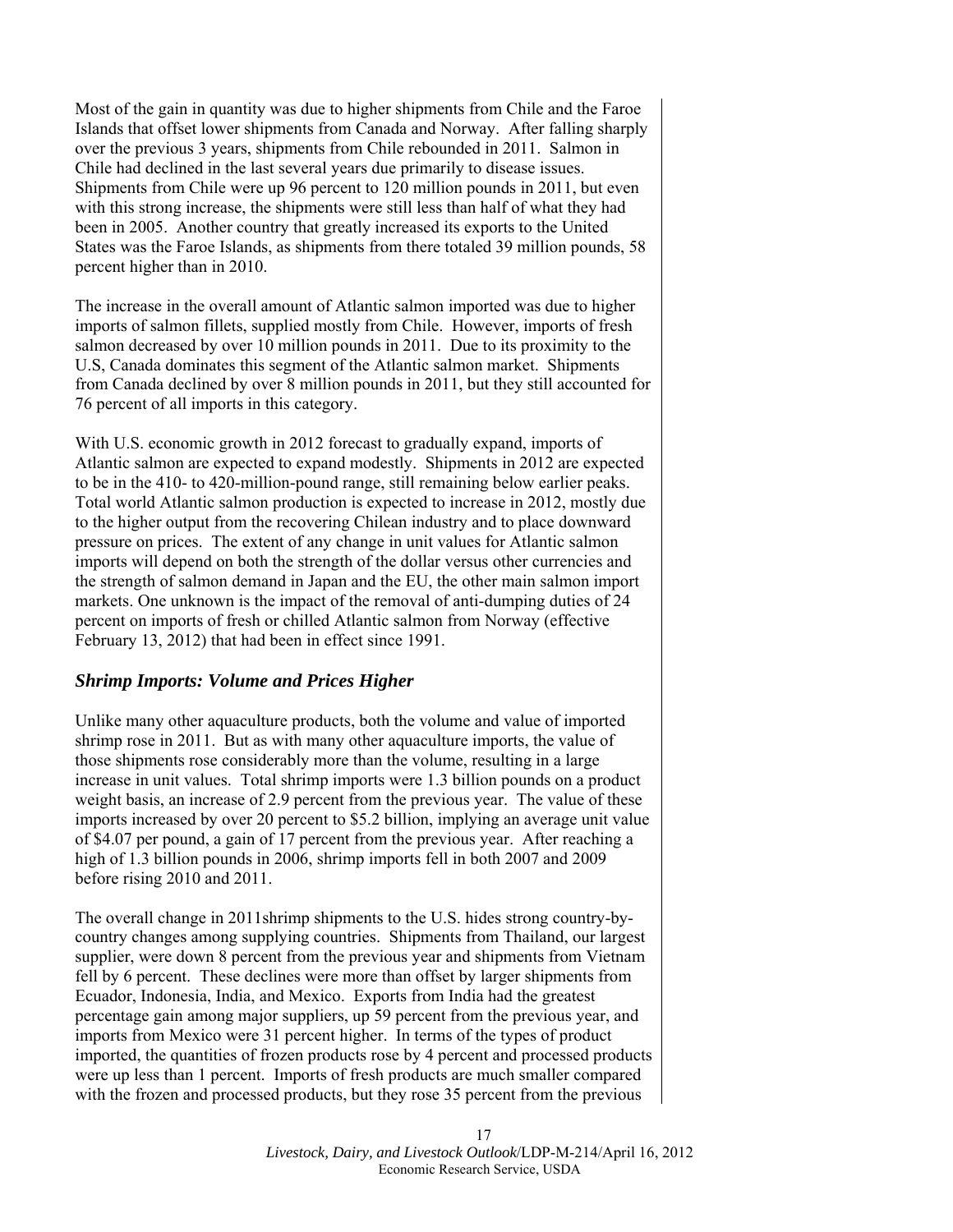

year; much of the gain was due to almost a doubling of shipments from China. In terms of values, all three segments of the shrimp market rose in 2011. Gains in the unit values of fresh and processed shrimp prices contributed the most to the increase. The average value of frozen shrimp imports rose by 19 percent to \$4.08 per pound, and for imported processed shrimp products the average value of \$4.00 per pound was 24 percent higher.

While the United States imports shrimp from a large number of countries, the top four suppliers account for the majority of the shipments. In 2011, these top suppliers, Thailand, Ecuador, Indonesia, and India, supplied 65 percent of all shrimp imports on a volume basis. Thailand was by far the largest supplier, shipping over 400 million pounds of shrimp products, 32 percent of total imports.

During 2012, a number of factors are expected to influence U.S. shrimp imports. First, with the weaker value of the dollar compared with a number of other currencies, other export markets may be more attractive to shrimp producers. However, if the domestic economy continues to gradually improve and the unemployment rate continues to decline, increased sales at mid-price to-higher end restaurants are expected to help boost demand since the restaurant trade is a major outlet for shrimp products. Sales of shrimp and many other seafood products have been adversely impacted by the economic downturn due to their relatively high unit values.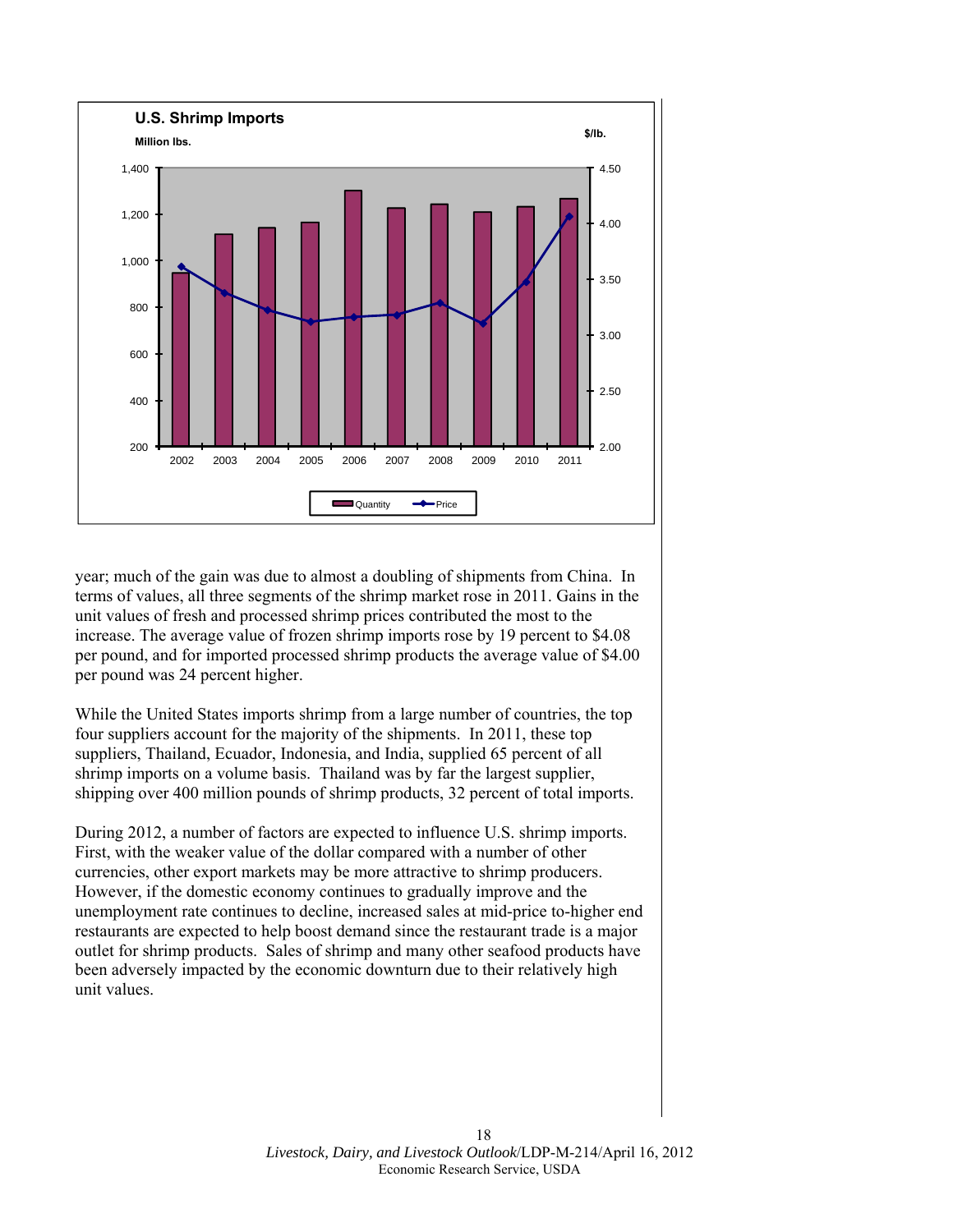# <span id="page-18-0"></span>**Contacts and Links**

### **Contact Information**

Rachel J. Johnson (coordinator, (202) 694-5187 rjohnson@ers.usda.gov cattle/beef trade, and veal) Christopher Davis (poultry trade) (202) 694-5167 chrisdavis@ers.usda.gov Mildred M. Haley (hogs/pork) (202) 694-5176 [mhaley@ers.usda.gov](mailto:chrisdavis@ers.usda.gov) David J. Harvey (poultry, eggs) (202) 694-5177 [djharvey@ers.usda.go](mailto:mhaley@ers.usda.gov)v David J. Harvey (Aquaculture) (202) 694-5177 [djharvey@ers.usda.gov](mailto:djharvey@ers.usda.gov) Roger Hoskin (dairy) (202) 694-5148 [rhoskin@ers.usda.gov](mailto: djharvey@ers.usda.gov) Keithly Jones (sheep and goats) (202) 694-5172 [kjones@ers.usda.gov](mailto:rhoskin@ers.usda.gov) Ken Mathews (cattle) (202) 694-5183 kmathews @ers.usda.gov Laverne Creek(web publishing) (202) 694-5191 [lmcreek@ers.usda.gov](mailto:kmathews@ers.usda.gov)

### **Subscription Information**

Subscribe to ERS e-mail notification service at http://www.ers.usda.gov/updates/ to receive timely notification of newsletter availab[ility. Printed copies can be purcha](http://www.ers.usda.gov/updates/)sed from the USDA Order Desk by calling 1-800-363-2068 (specify the issue number or series SUB-LDPM-4042).

### *Data Products*

Meat Price Spreads, [http://www.ers.usda.gov/Data/MeatPriceSpreads/,](http://www.ers.usda.gov/Data/MeatPriceSpreads/) provides monthly average price values, and the differences among those values, at the farm, wholesale, and retail stages of the production and marketing chain for selected cuts of beef, pork, and broilers. In addition, retail prices are provided for beef and pork cuts, turkey, whole chickens, eggs, and dairy products.

Livestock and Meat Trade Data, <http://www.ers.usda.gov/Data/MeatTrade/>, contains monthly and annual data for the past 1-2 years for imports and exports of live cattle and hogs, beef and veal, lamb and mutton, pork, broiler meat, turkey meat, and shell eggs. The tables report physical quantities, not dollar values or unit prices. Breakdowns by major trading countries are included.

### *Related Websites*

Livestock, Dairy, and Poultry Outlook,<http://www.ers.usda.gov/Publications/ldp/> Animal Production and Marketing Issues, <http://www.ers.usda.gov/briefing/AnimalProducts/> Cattle,<http://www.ers.usda.gov/briefing/cattle/> Dairy,<http://www.ers.usda.gov/briefing/dairy/> Hogs,<http://www.ers.usda.gov/briefing/hogs/> Poultry and Eggs,<http://www.ers.usda.gov/briefing/poultry/> WASDE, <http://usda.mannlib.cornell.edu/MannUsda/viewDocumentInfo.do?documentID=1194>

The U.S. Department of Agriculture (USDA) prohibits discrimination in all its programs and activities on the basis of race, color, national origin, age, disability, and, where applicable, sex, marital status, familial status, parental status, religion, sexual orientation, genetic information, political beliefs, reprisal, or because all or a part of an individual's income is derived from any public assistance program. (Not all prohibited bases apply to all programs.) Persons with disabilities who require alternative means for communication of program information (Braille, large print, audiotape, etc.) should contact USDA's TARGET Center at (202) 720-2600 (voice and TDD). To file a complaint of discrimination write to USDA, Director, Office of Civil Rights, 1400 Independence Avenue, S.W., Washington, D.C. 20250-9410 or call (800) 795-3272 (voice) or (202) 720-6382 (TDD). USDA is an equal opportunity provider and employer.

### 19 *Livestock, Dairy, & Poultry Outlook*/LDP-M-214/April 16, 2012 Economic Research Service, USDA

### **E-mail Notification**

Readers of ERS outlook reports have two ways they can receive an e-mail notice about release of reports and associated data.

• Receive timely notification (soon after the report is posted on the web) via USDA's Economics, Statistics and Market Information System (which is housed at Cornell University's Mann Library). Go to http://usda.mannlib.cornell.edu/ M[annUsda/aboutEmailService.do](http://usda.mannlib.cornell.edu/MannUsda/aboutEmailService.do)  and follow the instructions to receive e-mail notices about ERS, Agricultural Marketing Service, National Agricultural Statistics Service, and World Agricultural Outlook Board products.

• Receive weekly notification (on Friday afternoon) via the ERS website. Go to

h[ttp://www.ers.usda.gov/Updates/](http://www.ers.usda.gov/Updates/) and follow the instructions to receive notices about ERS outlook reports, Amber Waves magazine, and other reports and data products on specific topics. ERS also offers RSS (really simple syndication) feeds for all ERS products. Go to ht[tp://www.ers.usda.gov/rss/ to](http://www.ers.usda.gov/rss/) get started.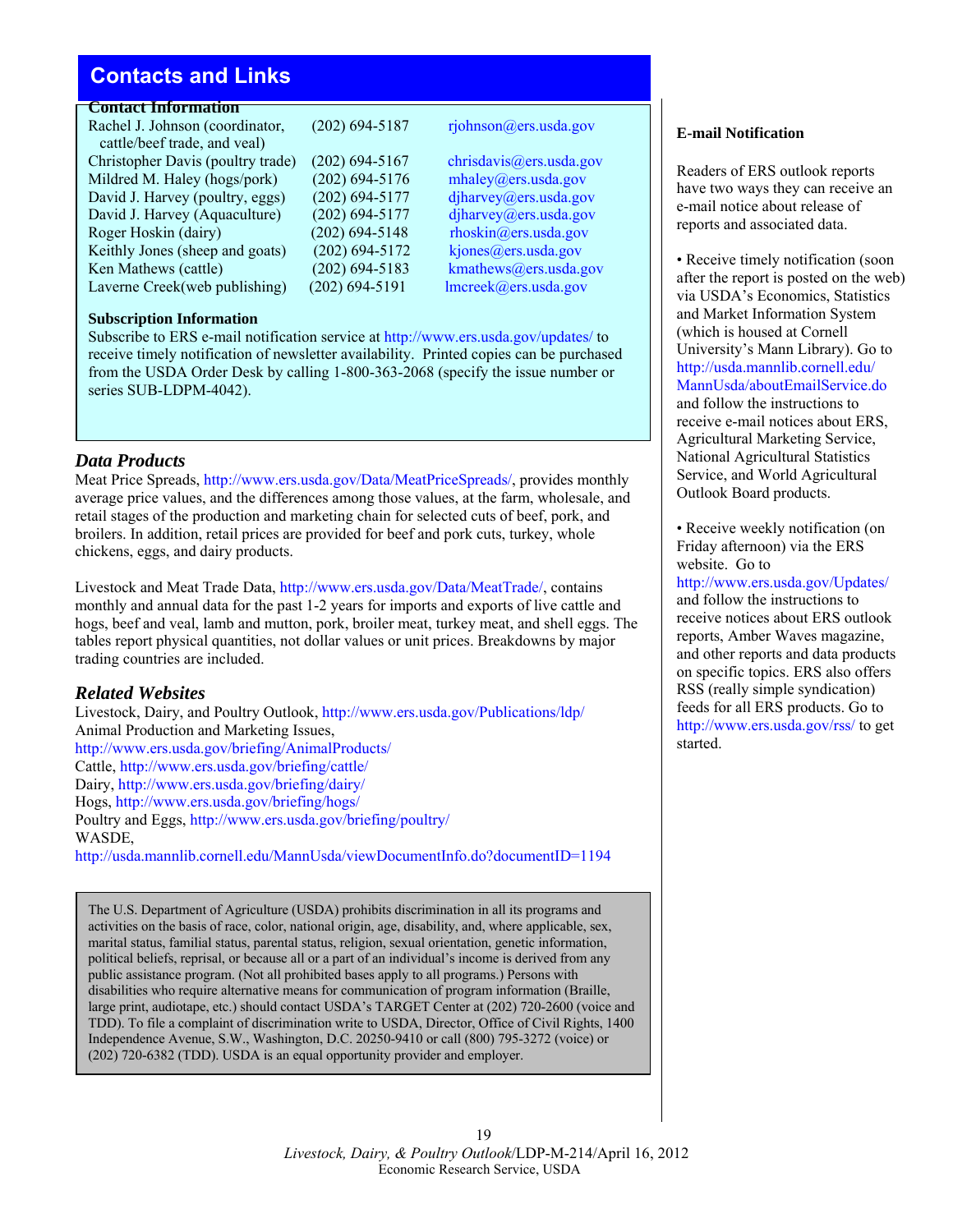#### <span id="page-19-0"></span>**U.S. red meat and poultry forecasts**

|                                           | 2010           |                       |                | 2011           |                |                |                |           | 2012   |        |              |              |         |           |         |
|-------------------------------------------|----------------|-----------------------|----------------|----------------|----------------|----------------|----------------|-----------|--------|--------|--------------|--------------|---------|-----------|---------|
|                                           | $\mathbf I$    | $\mathbf I$           | Ш              | IV             | Annual         | $\bf{I}$       | п              | $\rm III$ | IV     | Annual | $\mathbf{I}$ | $\mathbf{u}$ | Ш       | IV        | Annual  |
| Production, million lb                    |                |                       |                |                |                |                |                |           |        |        |              |              |         |           |         |
| Beef                                      | 6248           | 6547                  | 6768           | 6741           | 26304          | 6411           | 6559           | 6737      | 6492   | 26.199 | 6260         | 6,440        | 6,400   | 5,940     | 25,040  |
| Pork                                      | 5.607          | 5.301                 | 5.401          | 6.126          | 22,437         | 5,720          | 5.371          | 5,483     | 6.186  | 22,759 | 5.860        | 5,490        | 5,615   | 6,300     | 23,265  |
| Lambandmutton                             | 43             | 40                    | 39             | 42             | 164            | 36             | 40             | 36        | 37     | 149    | 39           | 35           | 35      | 36        | 145     |
| <b>Broilers</b>                           | 8732           | 9,198                 | 9496           | 9,484          | 36911          | 9.290          | 9509           | 9542      | 8800   | 37,201 | 9.050        | 9,100        | 9,200   | 9,200     | 36,550  |
| <b>Turkeys</b>                            | 1,339          | 1,383                 | 1,415          | 1,506          | 5,643          | 1,402          | 1,471          | 1,423     | 1,495  | 5,791  | 1,440        | 1,500        | 1,460   | 1,575     | 5,975   |
| Total red meat & poultry                  | 22,057         | 22,535                | 23,194         | 24,059         | 92,097         | 23,013         | 23,114         | 23.396    | 23,227 | 92750  | 22.805       | 22,725       | 22,876  | 23,209    | 91,615  |
| Table eggs, mil. doz.                     | 1,611          | 1,627                 | 1,645          | 1,667          | 6550           | 1,624          | 1,634          | 1,646     | 1,686  | 6590   | 1,635        | 1,645        | 1,650   | 1,685     | 6,615   |
| Per capita disappearance, retail lb 2/    |                |                       |                |                |                |                |                |           |        |        |              |              |         |           |         |
| Beef                                      | 14.6           | 15.1                  | 15.3           | 14.6           | 59.6           | 14.1           | 14.6           | 14.7      | 14.O   | 57.3   | 14.0         | 14.3         | 14.0    | 13.1      | 55.4    |
| Pork                                      | 11.8           | 11.4                  | 11.7           | 128            | 47.7           | 11.4           | 11.1           | 11.0      | 12.3   | 45.7   | 11.2         | 11.3         | 11.3    | 12.2      | 46.1    |
| Lamband mutton                            | 0 <sub>2</sub> | 0 <sub>2</sub>        | 0 <sub>2</sub> | 0 <sub>2</sub> | 0 <sub>0</sub> | 0 <sub>2</sub> | 0 <sub>2</sub> | 0.2       | 0.2    | 08     | 0.2          | 0.2          | 0.2     | 0.2       | 0.9     |
| <b>Broilers</b>                           | 20.1           | 20.5                  | 21.4           | 20.3           | 823            | 21.5           | 21.5           | 20.8      | 19.1   | 82.9   | 20.1         | 20.0         | 19.8    | 19.9      | 79.8    |
| <b>Turkeys</b>                            | 3.5            | 36                    | 4.1            | 5.1            | 164            | 3.5            | 3.5            | 40        | 5.1    | 161    | 3.5          | 3.6          | 4.0     | 5.5       | 16.6    |
| Total red meat & poultry                  | 50.7           | 51.2                  | 53.2           | 53.6           | 2087           | 51.3           | 51.3           | 51.0      | 51.1   | 204.6  | 49.5         | 49.9         | 49.8    | 51.3      | 200.5   |
| Eggs, number                              | 61.4           | 61.3                  | 620            | 627            | 247.3          | 61.1           | 61.2           | 621       | 63.1   | 247.6  | 61.2         | 61.8         | 61.7    | 62.8      | 247.4   |
| <b>Market prices</b>                      |                |                       |                |                |                |                |                |           |        |        |              |              |         |           |         |
| Choice steers, 5-area Direct, \$/cwt      | 89.44          | 96.33                 | 95.47          | 100.28         | 95.38          | 110.07         | 11279          | 114.05    | 121.99 | 114.73 | 125.29       | 122-126      | 124-132 | 125-135   | 124-130 |
| Feeder steers, Ok City, \$/cwt            | 98.73          | 11265                 | 11229          | 114            | 109.31         | 127.20         | 131.09         | 134.74    | 141.93 | 133.74 | 152.81       | 155-159      | 154-162 | 154-164   | 154-160 |
| Cutter Cows, National L.E., \$/cwt        | 51.79          | 58.79                 | 5890           | 54.93          | 561            | 6866           | 74.88          | 66.11     | 63.54  | 683    | 76.57        | 75-79        | 73-79   | $71 - 77$ | 73-77   |
| Choice slaughter lambs, San Angelo, S/cwt | 103.87         | 106.17                | 115.57         | 141.62         | 11681          | 174.66         | 157.99         | 161.13    | 148.93 | 16068  | 145.00       | 133-137      | 131-139 | 135-145   | 136-141 |
| Barrows & gilts, N. base, l.e. \$/cwt     | 50.41          | 59.60                 | 60.13          | 50.11          | 55.06          | 59.94          | 68.80          | 71.06     | 64.66  | 66.11  | 61.68        | 66-68        | 66-70   | 57-61     | 62-65   |
| Broilers, 12 City, cents/lb               | 82.2           | 85                    | 84.5           | 80             | 829            | 77.9           | 826            | 78.8      | 768    | 79     | 87.2         | 89-93        | 86-92   | 84-92     | 87-91   |
| Turkeys, Eastern, cents/lb                | 75.6           | 84.4                  | 97.9           | 103.7          | 90.4           | 90.2           | 99.9           | 1064      | 111.6  | 102    | 100.7        | 105-109      | 107-115 | 108-118   | 105-110 |
| Eggs, New York, cents/doz.                | 126            | 828                   | 93.1           | 123.2          | 1063           | 105.8          | 1066           | 117.7     | 131.2  | 115.3  | 108.7        | 94-98        | 94-100  | 110-120   | 102-107 |
| U.S. trade, million lb                    |                |                       |                |                |                |                |                |           |        |        |              |              |         |           |         |
| Beef & yeal exports                       | 478            | 585                   | 590            | 646            | 2299           | 633            | 702            | 769       | 684    | 2788   | 660          | 720          | 700     | 645       | 2,725   |
| Beef & yeal inports                       | 573            | $\boldsymbol{\omega}$ | 598            | 436            | 2297           | 461            | 593            | 548       | 454    | 2056   | 600          | 665          | 635     | 555       | 2,455   |
| Lamband mutton imports                    | 47             | 46                    | 31             | 42             | 166            | 50             | 48             | 31        | 33     | 1,633  | 47           | 45           | 40      | 46        | 178     |
| Porkexports                               | 1.046          | 1.081                 | 951            | 1.146          | 4224           | 1,247          | 1,204          | 1.261     | 1.481  | 5.193  | 1,325        | 1,215        | 1,275   | 1.485     | 5,300   |
| Porkimports                               | 199            | 204                   | 237            | 219            | 859            | 201            | 195            | 194       | 213    | 803    | 200          | 195          | 200     | 210       | 805     |
| <b>Broiler exports</b>                    | 1,469          | 1.699                 | 1,643          | 1,954          | 6,765          | 1,530          | 1,584          | 1,998     | 1,878  | 6991   | 1,675        | 1,700        | 1,800   | 1,800     | 6,975   |
| Turkey exports                            | 114            | 136                   | 158            | 174            | 582            | 160            | 171            | 173       | 199    | 703    | 160          | 160          | 165     | 165       | 650     |
| Live swine inports (thousand head)        | 1,446          | 1,408                 | 1,479          | 1,416          | 5,749          | 1,452          | 1,429          | 1,407     | 1.508  | 5.796  | 1,465        | 1.435        | 1,405   | 1.495     | 5,800   |

1/ Forecasts are in bold.

2/ Per capita meat and egg disappearance data are calculated using the Resident Population Plus Armed Forces Overseas series from the Census Bureau of the Department of Commerce.

Source: World Agricultural Supply and Demand Estimates and Supporting Materials.

For further information, contact: Richard Stillman, (202) 694-5265, stillman@ers.usda.gov